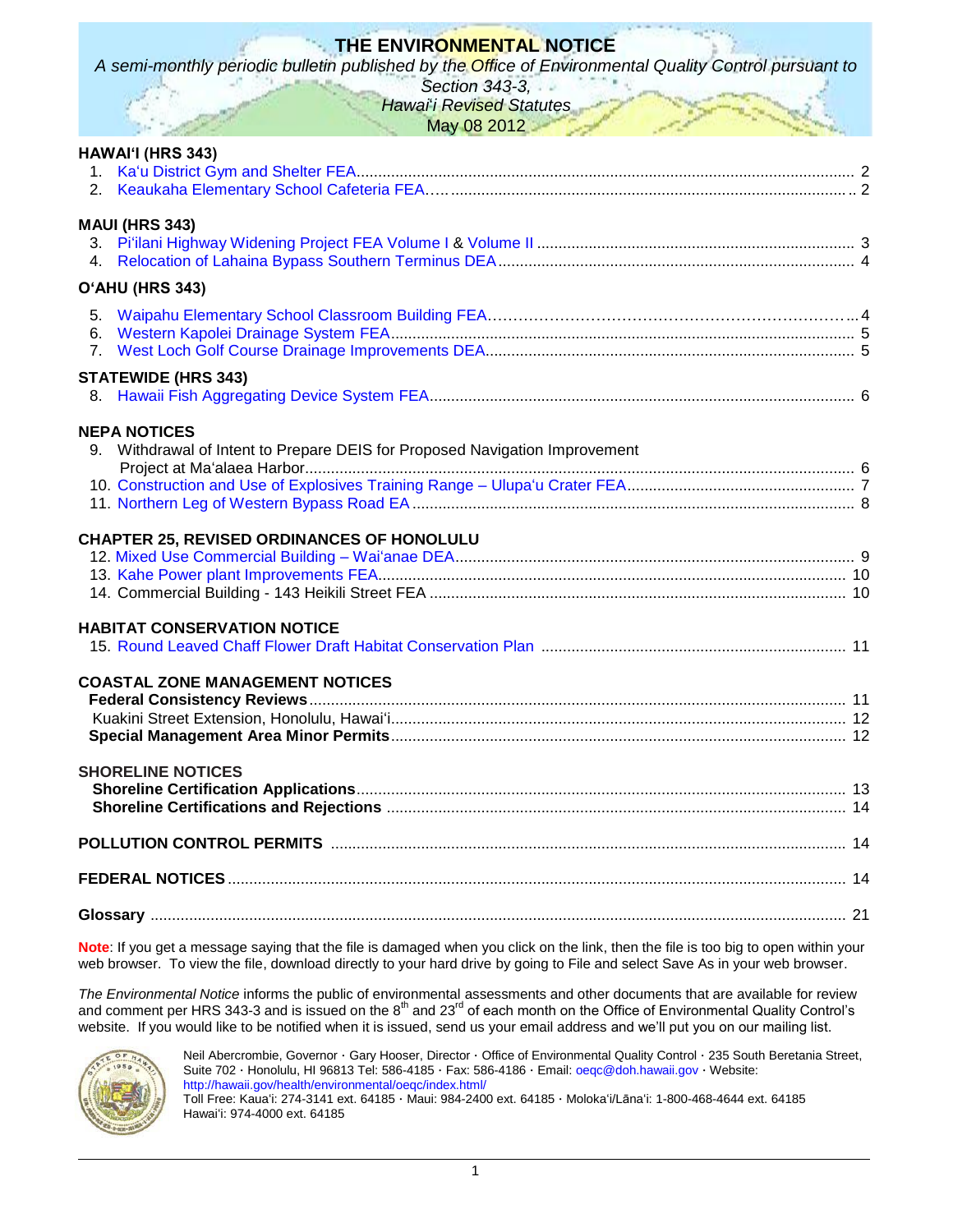# **HAWAIʻI (HRS 343)**

# **1. Ka'ū [District Gym & Shelter Final Environmental Assessment](http://oeqc.doh.hawaii.gov/Shared%20Documents/EA_and_EIS_Online_Library/Hawaii/2010s/2012-05-08-FEA-Kau-Gym-and-Shelter-in-Pahala.pdf) FEA-FONSI**

| Island:                        | Hawai'i                                                 |
|--------------------------------|---------------------------------------------------------|
| <b>District:</b>               | Kaʻū                                                    |
| TMK:                           | (3) 9-6-005:008 (portion)                               |
| <b>Permits:</b>                | Height and Parking Variances Plan Approval, National    |
|                                | <b>Pollutant Discharge Elimination System Permit</b>    |
|                                | <b>Grading/Building Permits</b>                         |
| <b>Proposing/Determination</b> |                                                         |
| Agency:                        | County of Hawai'i Department of Public Works, Aupuni    |
|                                | Center, 101 Pau'ahi Street, Suite 7 Hilo, HI 96720.     |
|                                | Contact: David Yamamoto, (808) 961-8466                 |
| <b>Consultant:</b>             | PBR HAWAI'I, 1001 Bishop Street, Suite 650 Honolulu, HI |
|                                | 96818l. Contact: Tammy Kapali, (808) 521-5631           |
| Status:                        | Finding of No Significant Impact Determination          |



The Ka'ū District Gym & Shelter will be a new gymnasium located at Ka'ū High and Pāhala Elementary School. The facility will be jointly used by the school and the community and managed by the County Department of Parks & Recreation. The facility will be designed as a hurricane and vog shelter for an area that is the most vulnerable in the State to vog and where the existing shelter does not meet minimum hurricane shelter criteria. The existing gym is old and too small for the wide range of athletic, school assembly, and community needs.

The Ka'ū District Gym & Shelter will: 1) provide improved and more diverse athletic and recreational opportunities to a larger residential community in Ka'ū for school and community use; 2) provide a more adequate and larger meeting and gathering place for the school and community; 3) provide an adequate shelter to ensure residents are protected during the event of a natural disaster; and 4) provide a congregate shelter to aid in the post-disaster recovery process.

### **2. [Keaukaha Elementary School Cafeteria FEA-FONSI](http://oeqc.doh.hawaii.gov/Shared%20Documents/EA_and_EIS_Online_Library/Hawaii/2010s/2012-05-08-DEA-Keaukaha-Elementary-School-Cafeteria.pdf)**

| Island:         | Hawai'i                                                             |                             |
|-----------------|---------------------------------------------------------------------|-----------------------------|
| District:       | South Hilo                                                          | Kal                         |
| TMK:            | 3rd Division, 2-1-020: 001                                          | Kailua Kona C<br>uu-Keauhou |
| <b>Permits:</b> | Plan Approval; Grubbing, Grading, Excavation, and                   |                             |
|                 | Stockpiling; Building, Electrical, and Plumbing; NPDES;             |                             |
|                 | Variance from Pollution Controls; Chapter 6E Clearance              |                             |
|                 | <b>Proposing/Determination</b>                                      |                             |
| Agency.         | Department of Education, State of Hawai'i, Eacilities Development I |                             |



- **Facilities Development Branch, 1151** Punchbowl Street, Room 501 Honolulu, Hawaiʻi 96813. Contact: Ryan Yamamoto, (808) 586-0966
- **Consultant:** Gerald Park (Urban Planner), 95-595 Kaname'e Street, #324, Mililani, Hawai'i 96789. (808) 625-9626

### **Status:** Finding of No Significant Impact (FONSI) Determination

Short-term construction impacts include raising fugitive dust, mechanical and equipment noise, potential for construction related runoff, grubbing vegetation, land alteration, potential impacts on traffic circulation, and loss of open space used for outdoor recreation and school functions. There are no streams or historic features on the ground surface to be affected.

A new and larger cafeteria will benefit students, faculty, Keaukaha School as a whole, parents of students, and the Keaukaha community. The existing cafeteria will be renovated into classrooms adding to the classroom stock with benefits for students and faculty.

The cafeteria *per se* will neither affect ambient air quality nor generate noise and use of the facility is not expected to adversely affect surrounding areas. No significant increase in vehicle traffic is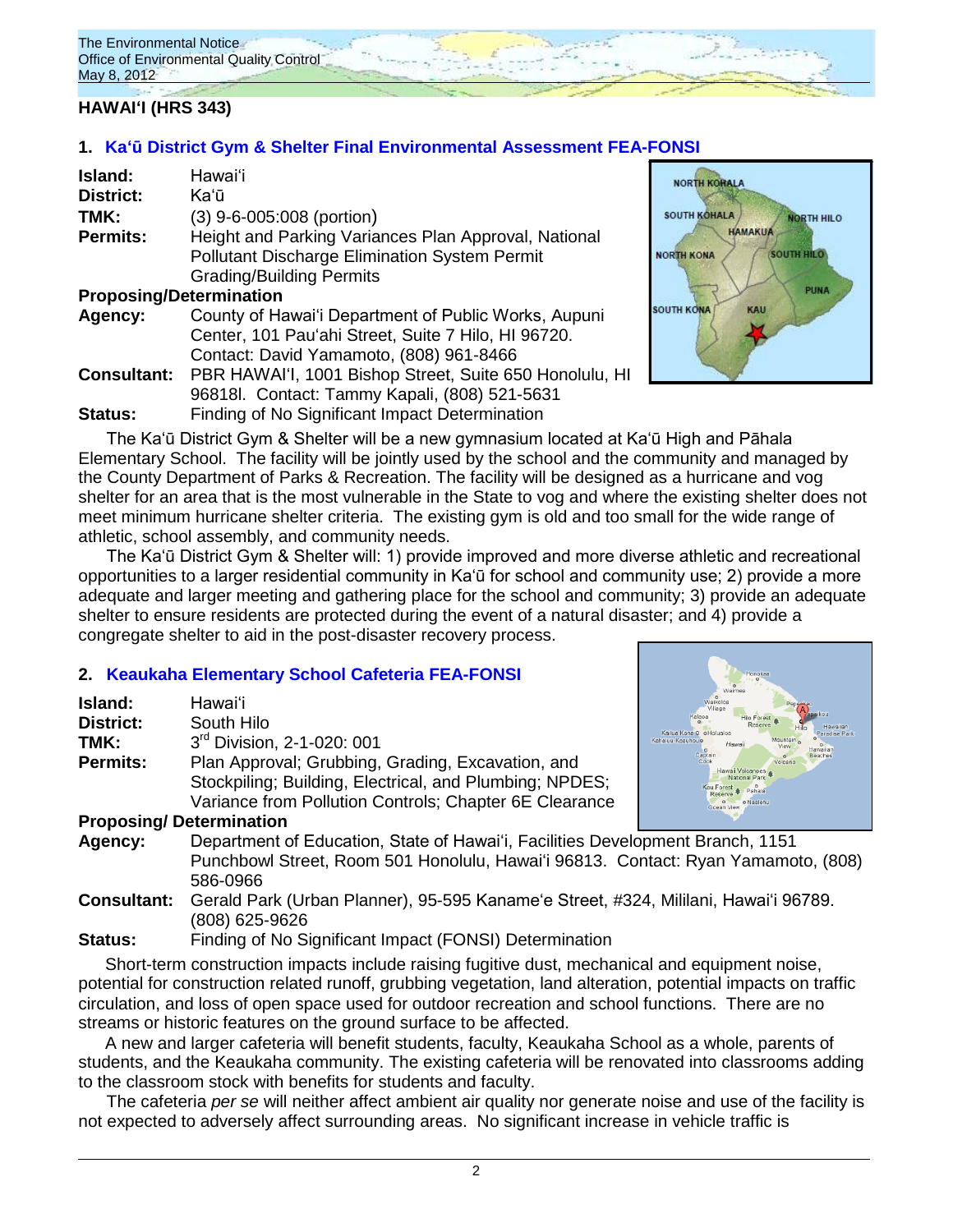anticipated as a result of this project. The new cafeteria will serve the same function and uses as the existing cafeteria but at a different location. There should be no significant increase in domestic water usage and wastewater flow compared to existing conditions. Storm water runoff will increase but will be retained on-site.

Designed as a sustainable building, the cafeteria will have lower operating costs, conserve energy and water, provide for the health and comfort of its users, and demonstrate a State commitment to sustainable building design and energy conservation. At one-story in height, it will be the same height as many campus buildings thus promoting the low-rise character of the school.

Open space currently used for outdoor recreation and school functions will be affected and this impact cannot be avoided. The Department of Education will confer with the Department of Parks and Recreation County of Hawai'i about using a section of Hualani Park during normal school hours for outdoor activities.

### **MAUI (HRS 343)**

**Island:** Maui **District:** Wailuku

#### **3. [Pi'ilani Highway Widening Project \(Kilohana Drive to Wailea Ike](http://oeqc.doh.hawaii.gov/Shared%20Documents/EA_and_EIS_Online_Library/Maui/2010s/2012-05-08-FEA-Piilani-Highway-Widening-Kilohana-Drive-to-Wailea-Ike-Drive-Volume-I.pdf)  Drive) [FEA-FONSI](http://oeqc.doh.hawaii.gov/Shared%20Documents/EA_and_EIS_Online_Library/Maui/2010s/2012-05-08-FEA-Piilani-Highway-Widening-Kilohana-Drive-to-Wailea-Ike-Drive-Volume-I.pdf) Volume I and [Volume II](http://oeqc.doh.hawaii.gov/Shared%20Documents/EA_and_EIS_Online_Library/Maui/2010s/2012-05-08-FEA-Piilani-Highway-Widening-Kilohana-Drive-to-Wailea-Ike-Drive-Volume-II.pdf)**



| TMK:              | (2) 2-1-008                                                                                                                                                                                                                                                                                                                                                                                                    | <b>Ahihi Kina</b> |
|-------------------|----------------------------------------------------------------------------------------------------------------------------------------------------------------------------------------------------------------------------------------------------------------------------------------------------------------------------------------------------------------------------------------------------------------|-------------------|
| <b>Permits:</b>   | Construction Permits, Work Within State Right-of-Way                                                                                                                                                                                                                                                                                                                                                           |                   |
| <b>Applicant:</b> | (1) Honua'ula Partners, LLC, P.O. Box 220, Kihei, Hawai'i 96753. Contact: Charles<br>Jencks, (808) 879-5205;                                                                                                                                                                                                                                                                                                   |                   |
|                   | (2) A&B Wailea LLC, 11 Pu'unene Avenue, Kahului, Hawai'i 96732. Contact: Randy Endo,<br>(808) 877-5523; (3) Keaka LLC, 2005 East Main Street, Wailuku, Hawai'i 96793. Contact:<br>Everett Dowling, (808) 244-1500; and (4) ATC Makena Holdings LLC, c/o Stanford Carr<br>Development, LLC, 1100 Alakea Street, 27 <sup>th</sup> Floor, Honolulu, Hawai'i 96813. Contact:<br>Richard B. Riegels, (808) 537-5220 |                   |
| <b>Approving</b>  |                                                                                                                                                                                                                                                                                                                                                                                                                |                   |
| Agency:           | Department of Transportation, State of Hawai'i, 869 Punchbowl Street, Honolulu, Hawai'i<br>96813. Contact: Glenn Okimoto, (808) 587-2150                                                                                                                                                                                                                                                                       |                   |

**Consultant:** Munekiyo & Hiraga, Inc., 305 High Street, Suite 104, Wailuku, Hawaiʻi 96793. Contact: Gwen Ohashi Hiraga, (808) 244-2015

**Status:** Finding of No Significant Impact (FONSI) Determination

Honuaʻula Partners, LLC, A&B Wailea LLC, Keaka LLC, and ATC Makena Holdings LLC, in coordination with the State of Hawaiʻi, Department of Transportation, Highways Division proposes to implement the construction of two (2) additional lanes and related improvements to Piʻilani Highway from approximately 1,000 ft. to beginning of taper north of Kilohana Drive to Wailea Ike Drive at Piʻilani Highway's existing terminus. The improvements are the final segment to upgrade Piʻilani Highway to four (4) lanes in accordance with State and county transportation plans. Proposed improvements include excavation and embankment work, widening of the road with asphaltic concrete pavement, construction of concrete curb, gutters, sidewalks, drainage systems, storm water retention systems, retaining walls, sound attenuation walls, relocation of electrical transmission lines, guard rails, installation of utilities as may be necessary, and adjustments to existing utilities, including as may be necessary the relocation of existing waterlines. Reconstruction of the existing traffic signal at the Kilohana Drive/Mapu Place/Piʻilani Highway intersection and installation of new traffic signals at Okolani Drive/Mikioi Place/Piʻilani Highway intersection, and Wailea Ike Drive/Piʻilani Highway/proposed Honuaʻula project access road intersection are also proposed. A five (5)-acre temporary construction baseyard and staging area will also be located to the east of the Wailea Ike Drive/Piʻilani Highway intersection within the Honuaʻula project district.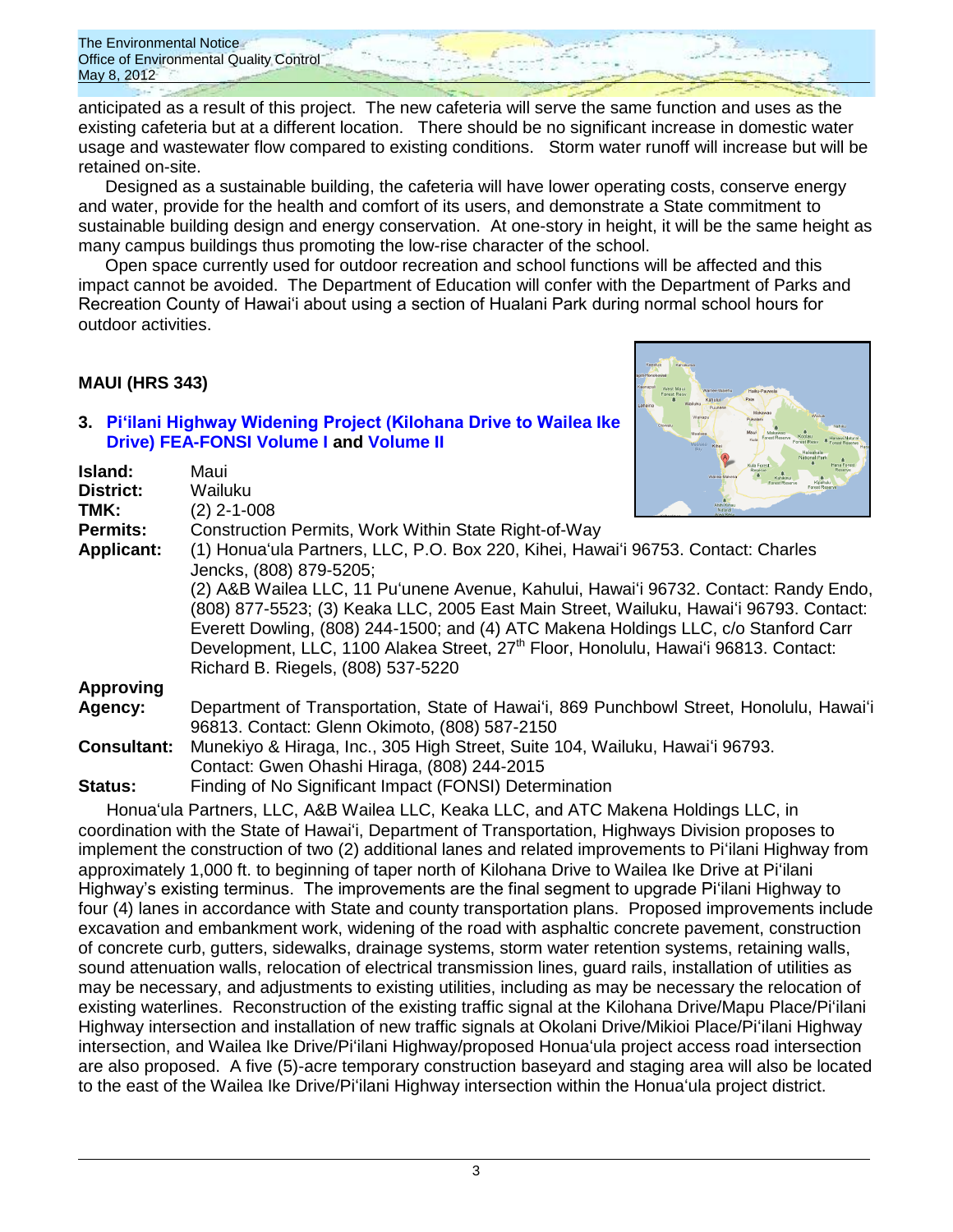# **4. [Relocation of the Lahaina Bypass Southern Terminus Draft EA](http://oeqc.doh.hawaii.gov/Shared%20Documents/EA_and_EIS_Online_Library/Maui/2010s/2012-05-08-DEA-Relocation-of-Lahaina-Bypass-Southern-Terminus.pdf)**

| Island:                        | Maui                                                                                  |                         |
|--------------------------------|---------------------------------------------------------------------------------------|-------------------------|
| District:                      | Lahaina                                                                               | Pacific Ocean           |
| TMK:                           | (2) 4-7-001:026, 027, and 030                                                         | Lahaing                 |
| Permits:                       | Subdivision approval and applicable construction permits                              |                         |
| <b>Proposing/Determination</b> |                                                                                       |                         |
| <b>Agency:</b>                 | State of Hawai'i, Department of Transportation, 869                                   | West Maui               |
|                                | Punchbowl Street, Honolulu, Hawai'i 96813.                                            | Region<br>Pacific Ocean |
|                                | Contact: Darell Young, (808) 587-1835                                                 |                         |
| <b>Consultant:</b>             | Munekiyo & Hiraga, Inc., 305 High Street, Suite 104, Wailuku, Hawai'i 96793.          |                         |
|                                | Contact: Mark Alexander Roy, (808) 244-2015                                           |                         |
| <b>Status:</b>                 | Statutory 30-day public review and comment period starts; comments are due on June 7, |                         |
|                                | 2012. Send comments to the Proposing Agency, the Consultant, and OEQC                 |                         |

The State of Hawaiʻi, Department of Transportation (HDOT), in coordination with the Federal Highway Administration (FHWA), is proposing the relocation of the southern terminus of the Lahaina Bypass Highway from its current terminus point at Launiupoko to the vicinity of the former Olowalu Landfill, a distance of approximately 4,800 lineal feet. Although the terminus is proposed to be moved approximately 4,800 feet to the south as measured along Honoapiʻilani Highway, the length of the new right-of-way corridor will be approximately 10,300 lineal feet. The parcels of land affected by the proposed action are identified as Tax Map Key Nos. (2) 4-7-001:026, 027 and 030. The basic configuration of the Lahaina Bypass Project in terms of functional traffic flow will not change; the location of the proposed terminus will simply be shifted further south. The roadway's alignment will still intersect with Kai Hele Ku Street; however, the location of this intersection will be shifted mauka or inland. There will be no additional intersections created as a result of the proposed terminus relocation.

# **OʻAHU (HRS 343)**

### **5. [Waipahu Elementary School Classroom Building](http://oeqc.doh.hawaii.gov/Shared%20Documents/EA_and_EIS_Online_Library/Oahu/2010s/2012-05-08-FEA-Waipahu-Elementary-School-8-Classroom-Building.pdf) FEA-FONSI**

| Island:<br>District: | Oʻahu<br>'Ewa                                                                    | Wahiawa<br>Makaha<br>State Park<br>Valley<br>Marine Corps<br>Waianae<br>Mililani<br>Oahu<br><b>Milage Park</b> |
|----------------------|----------------------------------------------------------------------------------|----------------------------------------------------------------------------------------------------------------|
| TMK:                 | 9-4-010: 040, 098, 9-4-029: 001, 015                                             | Makakilo<br>Waimanak<br><b>Hickam AFB</b>                                                                      |
| <b>Permits:</b>      | Grubbing, Grading, and Stockpiling Permit; Building                              | Waimanal<br>Ewa Beach<br><b>Barbers Poll</b><br>Honolulu<br>Housing                                            |
|                      | Permit for Building, Electrical, Plumbing,                                       | <b>TIF</b><br>Mamala Bay                                                                                       |
|                      | Sidewalk/Driveway and Demolition Work; Sewer                                     |                                                                                                                |
|                      | Connection; Waiver (Height); NPDES; Variance from Pollution Controls; Chapter 6E |                                                                                                                |
|                      | Clearance                                                                        |                                                                                                                |
|                      | <b>Dranacina/Determination</b>                                                   |                                                                                                                |

#### Proposing/Deter

- **Agency:** Department of Education, State of Hawai'i. Facilities Development Branch, 1151 Punchbowl Street, Room 501, Honolulu, Hawai'i 96813. Contact: Benjamin Miura, (808) 586-0429
- **Consultant:** Gerald Park Urban Planner, 95-595 Kaname'e Street, #324, Mililani, Hawai'i 96789. (808) 625-9626
- **Status:** Finding of No Significant Impact (FONSI) Determination

Short-term construction impacts include raising fugitive dust, mechanical and equipment noise, potential for construction related runoff, grubbing vegetation, land alteration, potential impacts on traffic circulation, and loss of open space used for outdoor recreation and school functions. There are no streams or historic features on the ground surface to be affected.

The project will help to mitigate the doubling up of classrooms as is now practiced and provide space for existing and future educational programs. It is not being constructed to accommodate projected increases in student enrollment.



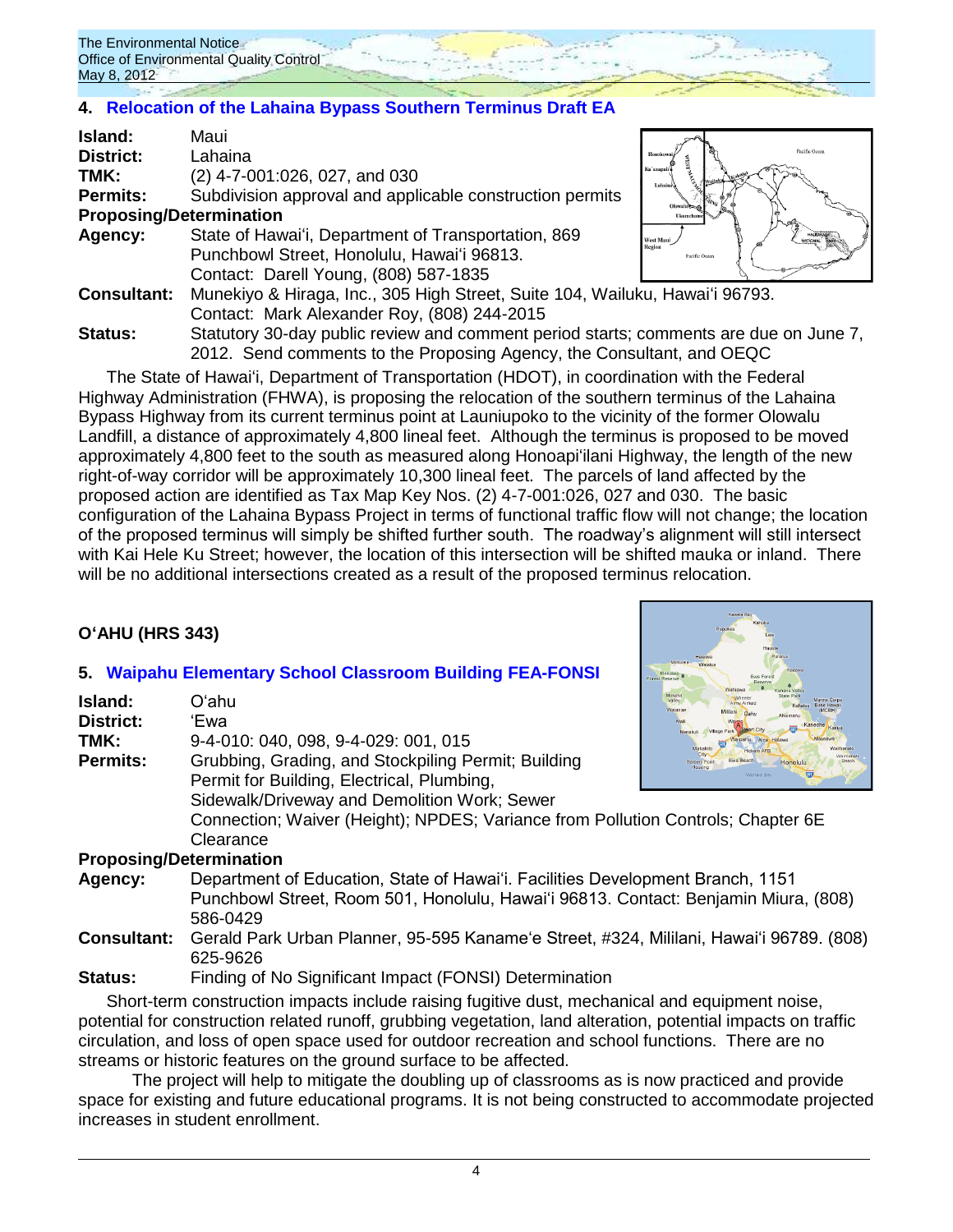The 8-classroom building *per se* will neither affect ambient air quality nor generate noise and use of the facility is not expected to adversely affect surrounding areas during school hours. No significant increase in vehicle traffic is anticipated as a result of this project. There should be no significant increase in domestic water usage and wastewater flow compared to existing conditions. Storm water runoff will increase but will be retained on-site.

Designed as a sustainable building, the building will have lower operating costs, conserve energy and water, provide for the health and comfort of its users, and demonstrate a State commitment to sustainable building design and energy conservation. The building will be constructed in a remote, low ground elevation corner of the school grounds and when viewed from public areas, it will appear as tall as an adjoining campus building which is constructed at a higher ground elevation.

# **6. [Western Kapolei Regional Drainage System](http://oeqc.doh.hawaii.gov/Shared%20Documents/EA_and_EIS_Online_Library/Oahu/2010s/2012-05-08-FEA-Western-Kapolei-Drainage-System.pdf) FEA-FONSI**

| Island:           | Oʻahu                                                                                                                                                                                             |                                                     |
|-------------------|---------------------------------------------------------------------------------------------------------------------------------------------------------------------------------------------------|-----------------------------------------------------|
| <b>District:</b>  | 'Ewa                                                                                                                                                                                              | Kaaawa<br>Ewa Forest                                |
| TMK:              | (1) 9-1-014: 002, 026, and 027; (1) 9-1-015: 002, 004,<br>and 020; (1) 9-1-074: 036                                                                                                               | orest Reserve<br><b>Wahiawa</b><br>Makaha<br>Valley |
| Permits:          | Department of Army Permit (Section 10 and 404), Section<br>401 Water Quality Certification<br>Conservation District Use Permit (CDUP), Special<br>Management Area (SMA) Permit, Shoreline Setback | Walanae<br>Honolulu<br>Mamala Bay                   |
|                   | Variance (SSV), Stream Channel Alteration Permit (SCAP), NPDES Permit Grading Permit                                                                                                              |                                                     |
| <b>Applicant:</b> | Aina Nui Corporation, an affiliate of the James Campbell Co., LLC, 1001 Kamokila Blvd.,<br>Suite 250, Kapolei, HI 96707. Contact: Mr. Steve Kelly, (808) 674-3540                                 |                                                     |
| <b>Approving</b>  |                                                                                                                                                                                                   |                                                     |
| Agency:           | City and County of Honolulu, Department of Planning and Permitting, 650 South King<br>Street, 7 <sup>th</sup> Floor, Honolulu, HI 96813, Mr. Blake La Benz, Phone: 768-8016                       |                                                     |
|                   | Consultant: SSFM International, Inc. 501 Sumner Street, Suite 620, Honolulu, HI 96817, Mr. Jared<br>Chang, Phone: 356-1242                                                                        |                                                     |
| <b>Status:</b>    | Finding of No Significant Impact (FONSI) Determination                                                                                                                                            |                                                     |

Aina Nui Corporation, an affiliate of James Campbell Company, LLC, is proposing to design and construct a regional drainage system in accordance with the Western Kapolei Regional Drainage Plan. The regional drainage system will collect the runoff from multiple individual drainage systems located within the drainage contributing area comprised of approximately 2,700 acres.

This project is an essential component to continuing the successful expansion of Kapolei as Oʻahu's second urban center. The proposed Western Kapolei Regional Drainage System will significantly improve the current drainage conditions of West Kapolei that are frequently subject to flooding during heavy rain storms. The project will serve two main purposes: 1) support the development of planned projects within the drainage basin; and 2) mitigate existing flooding currently occurring at low lying areas developed within the drainage basin.

The Regional Drainage Plan for Western Kapolei was completed for the project in February 2012 by Engineering Concepts, Inc. This plan was approval by the City Department of Planning and Permitting, Civil Engineering Branch and is included in Appendix B of the Final Environmental Assessment.

# **7. [West Loch Golf Course Drainage Improvements Draft EA](http://oeqc.doh.hawaii.gov/Shared%20Documents/EA_and_EIS_Online_Library/Oahu/2010s/2012-05-08-DEA-West-Loch-Golf-Course-Drainage-Improvements.pdf)**

| Island:         | O'ahu                                                                                                                                                                                                                                          |
|-----------------|------------------------------------------------------------------------------------------------------------------------------------------------------------------------------------------------------------------------------------------------|
| District:       | 'Ewa                                                                                                                                                                                                                                           |
| TMK:            | 9-1-017:060                                                                                                                                                                                                                                    |
| <b>Permits:</b> | Department of the Army, Section 404 Nationwide Permit for<br>new construction, National Pollutant Discharge Elimination<br>System, Department of Health Section 401, Dept. of Land<br>and Natural Resources Stream Alteration Permit, City and |

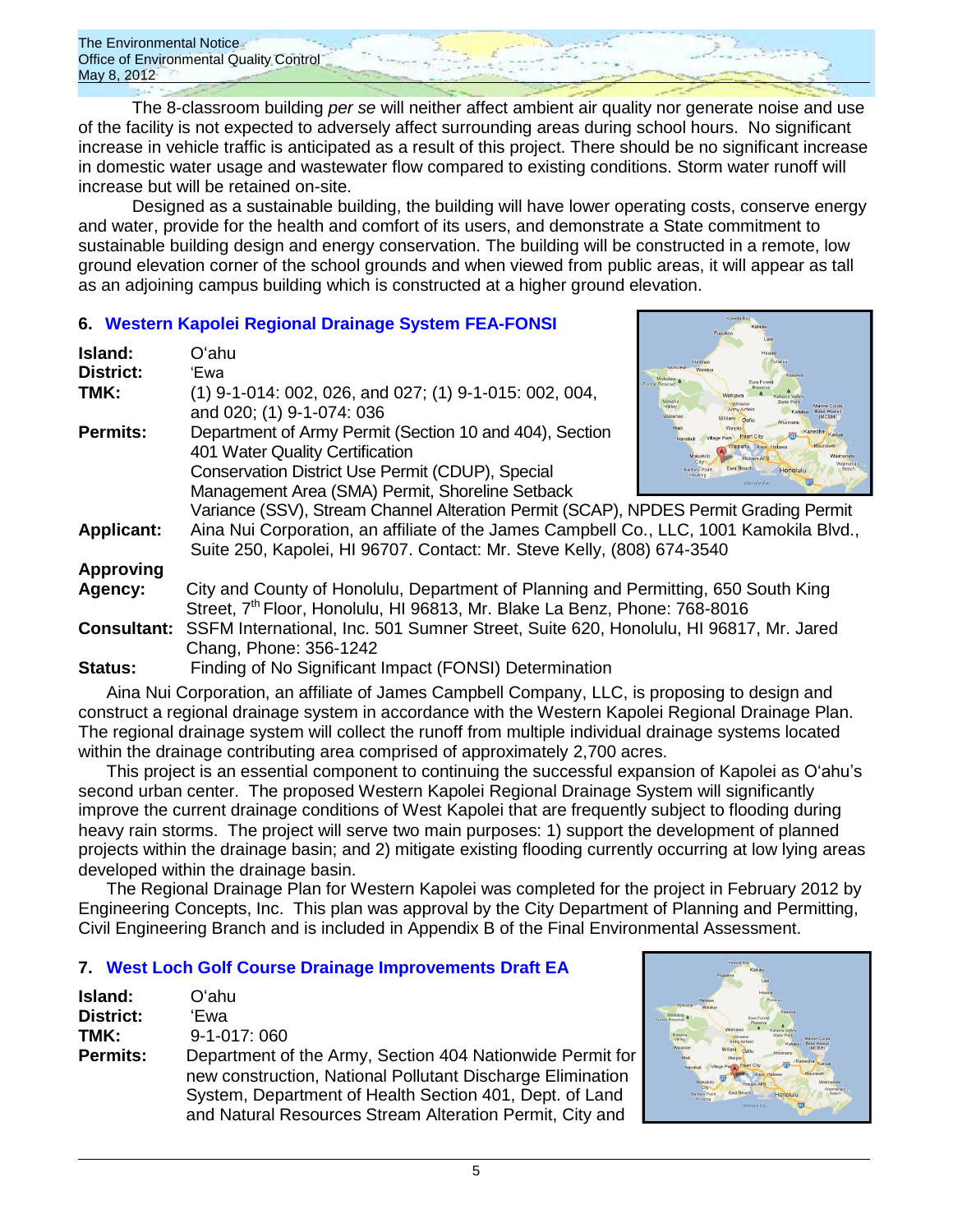| The Environmental Notice                |
|-----------------------------------------|
| Office of Environmental Quality Control |
| May 8, 2012                             |
|                                         |

County of Honolulu Grading Permit, City and County of Honolulu Special Management, Permit for culverts located east of Fort Weaver Road.

### **Proposing/Determination**

| Agency:            | Department of Design and Construction, 650 South King Street, 11 <sup>th</sup> Floor, Honolulu, HI |
|--------------------|----------------------------------------------------------------------------------------------------|
|                    | 96813. Contact: Daniel Takamatsu, (808) 768-8461                                                   |
| <b>Consultant:</b> | Environmental Communications, Inc., 1188 Bishop Street, Suite 2210, Honolulu, HI                   |
|                    | 96813. Contact: Taeyong Kim (528-4661)                                                             |
| Status:            | Draft Environmental Assessment (DEA) notice pending 30-day public comment. Address                 |
|                    | comments to the proposing/determination agency with copies consultant and OEQC.                    |

The project site is in use as a municipal golf course that was constructed in 1990 to serve both as a recreational facility and as a flood control project. Large storm events result in overtopping of the stream banks causing flooding of the course, and subsequent silt deposition on the fairways and stream bed.

The proposed action consists of general drainage improvements located throughout the West Loch Golf Course. Improvements proposed consists of: Installation of a new culvert beneath the 3<sup>rd</sup> hole to direct runoff from a spring flow into Honouliuli Stream; Restoration of Honouliuli Stream flow capacity throughout the golf course by means of vegetation and sediment removal; Re-establishment of storage capacity and holding volume of ponds located at the  $2^{nd}$ , 10<sup>th</sup> and 17<sup>th</sup> holes by removing thick vegetation and deposited sediment; Construction of a new silt basin near the  $6<sup>th</sup>$  hole; Regrading of fairway areas at the 2<sup>nd</sup>, 10<sup>th</sup> and 11<sup>th</sup> holes; Replacement of cart path culvert crossings at the 3<sup>rd</sup>, 9<sup>th</sup>, 13<sup>th</sup>, 14<sup>th</sup> and 18<sup>th</sup> holes; Lining of stream banks and pond edges

# **STATEWIDE (HRS343)**

# **8. [Hawaiʻi Fish Aggregating Device System FEA-FONSI](http://oeqc.doh.hawaii.gov/Shared%20Documents/EA_and_EIS_Online_Library/Statewide/2010s/2012-05-08-FEA-Hawaii-Statewide-Fish-Aggregating-System.pdf)**

**Island:** Statewide Offshore

### **Proposing/Approving**

- **Agency:** Department of Land and Natural Resources, P.O. Box 621; Honolulu, Hawaiʻi 96809. Contact: Francis Oishi, (808) 587-0094
- **Consultant:** Kim N. Holland Ph.D., Hawaiʻi Institute of Marine Biology, PO Box 1346, Kaneʻohe, Hawaiʻi 96744. (808) 236-7410
- **Status:** Finding of No Significant Impact (FONSI) Determination

During the previous 25 years of operation of the existing Fish Aggregating Device (FAD) system, there have been no reports of deleterious interactions with any protected species. FAD sites range from 2 to 15 miles off-shore. Based on this fact and the design of the FAD components, it can reasonably be stated that the proposed action will not affect the various marine mammals and turtles known to frequent Hawaiian waters. This FEA determines that, based on current data and past performance, the 54 FADs in waters around the main Hawaiian Islands will have no significant negative impact on the quality of the environment or cultural resources.

# **NEPA NOTICES**

**9. Withdrawal of Notice of Intent to Prepare a Joint Draft Supplemental Environmental Impact Statement for Proposed Navigation Improvement Project at Maʻalaea Harbor, Maui, Hawaii (Second SEIS for the Project)** <http://www.gpo.gov/fdsys/pkg/FR-2012-05-04/pdf/2012-10793.pdf>

**Island:** Maui **District:** Wailuku **TMK:** (2) 3-6-01:002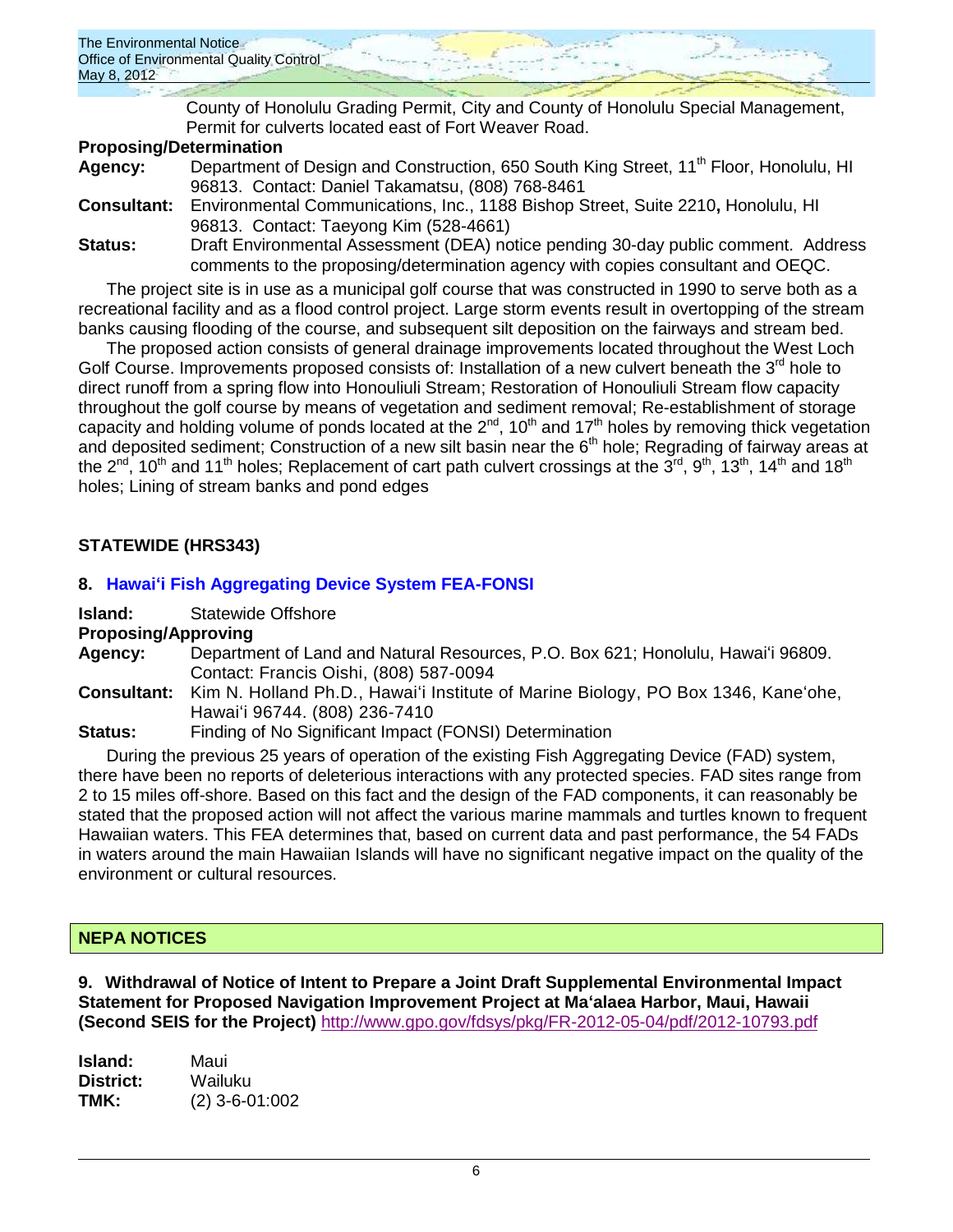

# **Proposing**

**Agency:** U.S. Army Corps of Engineers, Honolulu District. ATTN: CEPOH-PP-C. Building 230, Fort Shafter, HI 96858 Cindy Barger (8080) 438-6940

**Consultant:** CH2M HILL. 1132 Bishop Street, Suite 1100. Honolulu, HI 96817. (808) 440-0275

On July 9, 1997, the U.S. Army Corps of Engineers (USACE) announced its intent to prepare a joint Draft Supplemental Environmental Impact Statement (SEIS) in accordance with the National Environmental Policy Act (NEPA) of 1969, as amended, for the Proposed Navigation Improvement Project at Maʻalaea Harbor, Maui, Hawaiʻi.

The notice of intent was published in [The Environmental Notice on July 23, 1997.](http://oeqc.doh.hawaii.gov/Shared%20Documents/Environmental_Notice/Archives/1990s/1997_Env_Notice/1997-07-23.pdf) The project, sponsored by USACE and the State of Hawaiʻi, Department of Land and Natural Resources, Division of Boating and Ocean Recreation (DOBOR), was originally authorized under Section 101 of the Rivers and Harbors Act of 1968, as amended. The Draft SEIS would have evaluated the environmental impacts of potential alternatives to address navigational safety and surge-related problems in Maʻalaea Harbor. Based on careful consideration of the implementation costs, regulatory requirements, and other concerns expressed by the community, the navigation improvement project for Maʻalaea Harbor has been terminated by the project sponsors. Therefore, preparation of an EIS is not necessary. The notice of intent to prepare an EIS is withdrawn and the NEPA process is hereby terminated. Further information is available on the Web site for the project at *[www.maalaeaharborproject.com/.](http://www.maalaeaharborproject.com/)* Please contact Ms. Cindy Barger, Project Manager, US Army Corps of Engineers, Honolulu District, ATTN: CEPOH-PP-C, Room 307, Building 230, Ft. Shafter, HI 96858, e-mail: [cindy.s.barger@usace.army.mil,](mailto:cindy.s.barger@usace.army.mil) telephone: (808) 438- 6940.

# **10. [Construction and Use of an Explosives Training Range at Ulupa'u Crater Marine Corps Base](http://oeqc.doh.hawaii.gov/Shared%20Documents/EA_and_EIS_Online_Library/NEPA%20and%20Other%20Documents/2012-05-08-NEPA-EA-FONSI-Ulupau-Crater-Explosives-Training-Range-MCBH-Kaneohe.pdf)  [Hawaiʻi, Kaneʻohe Bay](http://oeqc.doh.hawaii.gov/Shared%20Documents/EA_and_EIS_Online_Library/NEPA%20and%20Other%20Documents/2012-05-08-NEPA-EA-FONSI-Ulupau-Crater-Explosives-Training-Range-MCBH-Kaneohe.pdf) Final EA and FONSI**

| Island:          | Oʻahul                                                                                                                                                                                                                                                    |
|------------------|-----------------------------------------------------------------------------------------------------------------------------------------------------------------------------------------------------------------------------------------------------------|
| <b>District:</b> | Ko'olaupoko                                                                                                                                                                                                                                               |
| <b>Permits:</b>  | The following permits will be obtained or agencies consulted: National Pollutant Discharge<br>Elimination System (NPDES) permit. Construction potentially affecting water quality would<br>be coordinated with the state of Hawai'i and federal agencies. |

# **Proposing/Determination**

**Agency:** Marine Corps Base Hawaiʻi, Box 63062 (Environmental), MCB Hawaiʻi, Kaneʻohe Bay, HI 96863-3062. Contact: Ronald Yamada, (808) 257-0464

**Consultant:** Colorado State University, Center for Environmental Management of Military Lands, Dept. 1490, Colorado State University, Fort Collins, CO 80521. Contact: David S. Jones, (970) 491-7190

**Status:** Finding of No Significant Impact (FONSI) Determination

U.S. Marines must receive sufficient explosives and demolition training to deny resources and maneuverability to the enemy. All Marines require basic knowledge and skills regarding the safe handling and use of explosives. To meet this requirement the Marine Corps Base (MCB) Hawaii proposes to develop an explosives training range on the northwestern (outer) side of Ulupa'u Crater on Mōkapu Peninsula, Kāne'ohe Bay, O'ahu. The proposed range would support levels of explosives training that are not currently available at MCB Hawaiʻi Kaneʻohe Bay.

Findings indicate that the proposed action will not adversely impact to a significant level any variable of environmental concern. The proposed action will have less than significant adverse effects on noise. There will be minor or no impact to air quality, water quality, flora, fauna, coastal and reef systems, cultural and archaeological resources, geology and soils, and hazardous materials and waste. There are no significant cumulative impacts anticipated from the development and use of the explosives training range in conjunction with other past, present, or reasonably foreseeable actions.

The EA and FONSI addressing this action are on file and interested parties may obtain a copy from: Commanding Officer, Box 6302 (Environmental), MCB Hawaiʻi Kaneʻohe Bay, HI 96863-3062, Attention: Ronald Yamada, telephone (808)257-0480. A limited number of copies are available to fill single copy requests.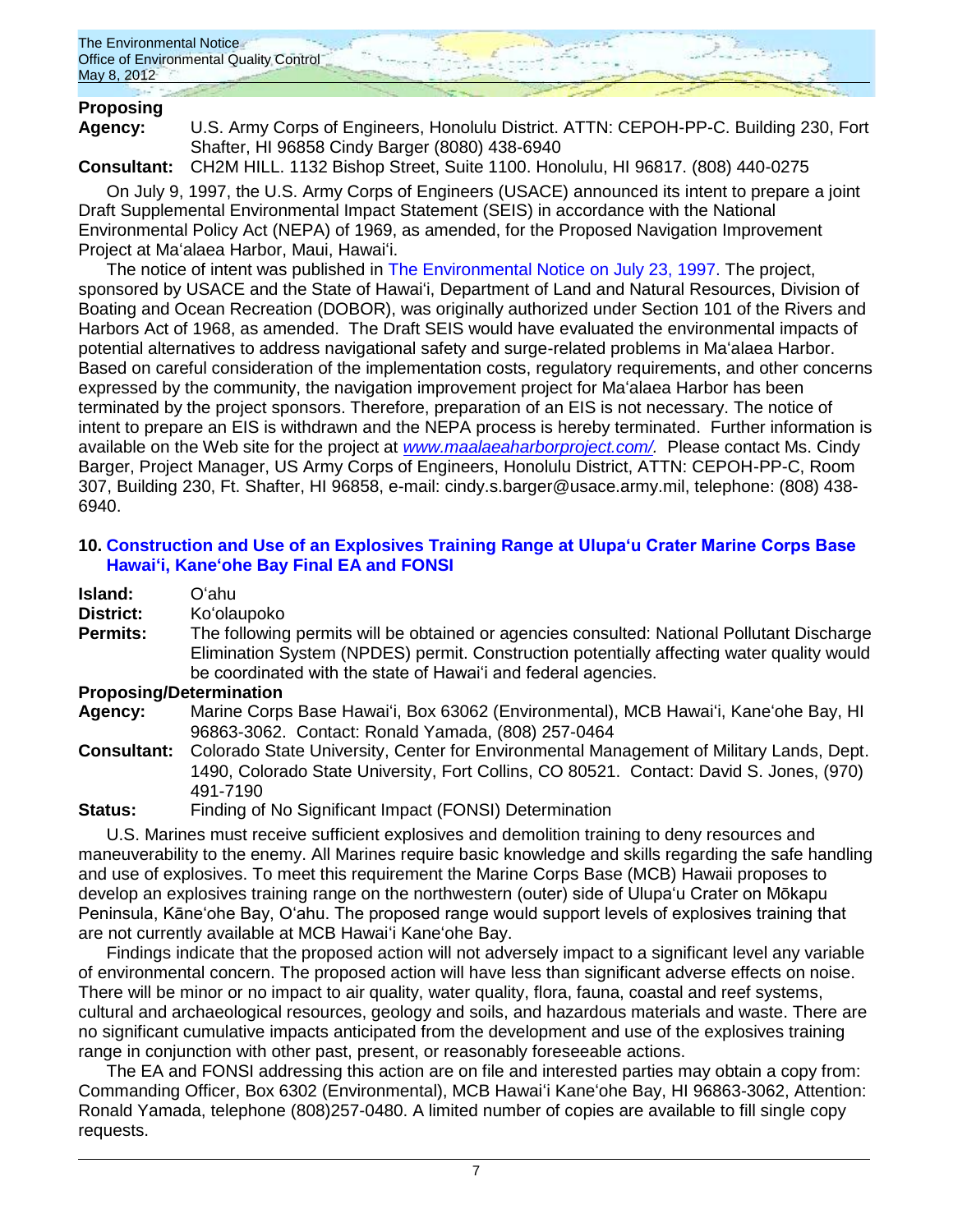# **11. [Northern Leg of the Western Bypass Road NEPA EA](http://oeqc.doh.hawaii.gov/Shared%20Documents/EA_and_EIS_Online_Library/NEPA%20and%20Other%20Documents/2012-05-08-NEPA-EA-FONSI-Northern-Leg-Western-Bypass-Road-Kauai.pdf)**

| Island:                  | Kaua'i                                                                                                                                                                                                                                                                                                                                                                                                                                                                                                                                              |
|--------------------------|-----------------------------------------------------------------------------------------------------------------------------------------------------------------------------------------------------------------------------------------------------------------------------------------------------------------------------------------------------------------------------------------------------------------------------------------------------------------------------------------------------------------------------------------------------|
| <b>District:</b><br>TMK: | Koloa<br>(4) 2-7-003: 002 (por.) and 014, and 2-8-006: 026 and 027                                                                                                                                                                                                                                                                                                                                                                                                                                                                                  |
| <b>Permits:</b>          | State Department of Health (DOH) National Pollutant Discharge Elimination System<br>(NPDES) Permit; State DOH Community Noise Permit; State Department of Land and<br>Natural Resources (DLNR) Commission on Water Resource Management Stream<br>Channel Alteration Permit (SCAP); County of Kauai Department of Public Works (DPW)<br>Compliance with Ordinance No. 831 (County of Kauai Flood Plain Management<br>Ordinance); County of Kauai DPW Grubbing and Grading Permit; and County of Kauai<br><b>DPW Road Permit</b>                      |
| Proposing                |                                                                                                                                                                                                                                                                                                                                                                                                                                                                                                                                                     |
| Agency:                  | County of Kaua'i, Department of Public Works, 4444 Rice Street, Suite 175,<br>Lihue, Hawai'i 96766-1340. Contact: Mr. Wallace Kudo, (808) 241-4891                                                                                                                                                                                                                                                                                                                                                                                                  |
| <b>Approving</b>         |                                                                                                                                                                                                                                                                                                                                                                                                                                                                                                                                                     |
| Agency:                  | U.S. Department of Transportation, Federal Highway Administration, P.O. Box 50206, 300<br>Ala Moana Boulevard, Room 3-306, Honolulu, Hawai'i 96850. Contact: Mr. Pat Phung,<br>(808) 541-2700, ext. 2305                                                                                                                                                                                                                                                                                                                                            |
| <b>Consultant:</b>       | Wilson Okamoto Corporation, 1907 South Beretania Street, Suite 400, Honolulu, Hawai'i<br>96826. Contact: Mr. Earl Matsukawa, (808) 946-2277                                                                                                                                                                                                                                                                                                                                                                                                         |
| Status:                  | Statutory 30-day public review and comment period starts; comments are due on June 7,<br>2012. Send comments to Mr. Abraham Wong, Division Administrator, U.S. Department of<br>Transportation, Federal Highway Administration, P.O. Box 50206, 300 Ala Moana<br>Boulevard, Room 3-306, Honolulu, Hawai'i 96850, Attention: Mr. Pat Phung, and to Mr.<br>Larry Dill, County Engineer, County of Kaua'i, Department of Public Works, 4444 Rice<br>Street, Suite 175 Lihu'e, Hawai'i 96766-1340, Attention: Mr. Ken Teshima, and to the<br>Consultant |
|                          |                                                                                                                                                                                                                                                                                                                                                                                                                                                                                                                                                     |

Pursuant to the National Environmental Policy Act (NEPA) of 1969, as amended, (Pub. L. 91-190, 42 U.S. Code 4321-4347), Council on Environmental Quality (CEQ) Regulations for Implementing the Procedural Provisions of NEPA, (40 Code of Federal Regulations (CFR) 1500-1508), and 23 CFR Part 771, Environmental Impact and Related Procedures, the County of Kaua'i Department of Public Works (DPW) proposes to construct the Northern Leg of the existing Western Bypass Road (Ala Kalanikaumaka) from its terminus at Kōloa Road north to Maluhia Road at its intersection with Ala Kinoiki (Eastern Bypass Road), a distance of approximately 0.4-mile. This EA assesses the Northern Leg as a two-lane, two-way roadway based on current and projected traffic conditions to Year 2035. Ultimately, the Northern Leg is planned to be widened to a four-lane, two-way roadway, the implementation of which would depend on future traffic operating conditions in the area.

The Northern Leg will include two 12-foot wide travel lanes; an approximately 520-foot long, 64-foot wide bridge; eight-foot wide paved shoulders along both sides of the road which will also accommodate shared bicycle/pedestrian use; and street lighting within a 150-foot wide right-of-way. The southern segment of the existing two-lane 'Ōma'o Road will also be realigned to intersect with the Northern Leg, near its southern end.

The Northern Leg bridge will be designed to span the 'Ōma'o Stream crossing and associated floodway area, and two wetland areas, although the supporting concrete piers will be within the floodway area. In accordance with Executive Order 11988, "Floodplain Management", dated May 24, 1977, an assessment was conducted to determine the specific road alignment through the area that considered physical site constraints, notably the course of 'Ōma'o Stream and associated floodway area, while achieving adequate geometric alignment and sight distance. Since 'Ōma'o Stream courses in a northsouth direction through much of the project area, there are no practicable alternatives to locating the road alignment to avoid the floodway area. The bridge improvements will be designed and constructed in full compliance with the County of Kaua'i's Flood Plain Management Ordinance No. 831, enacted in accordance with the National Flood Insurance Program pursuant to the National Flood Insurance Act of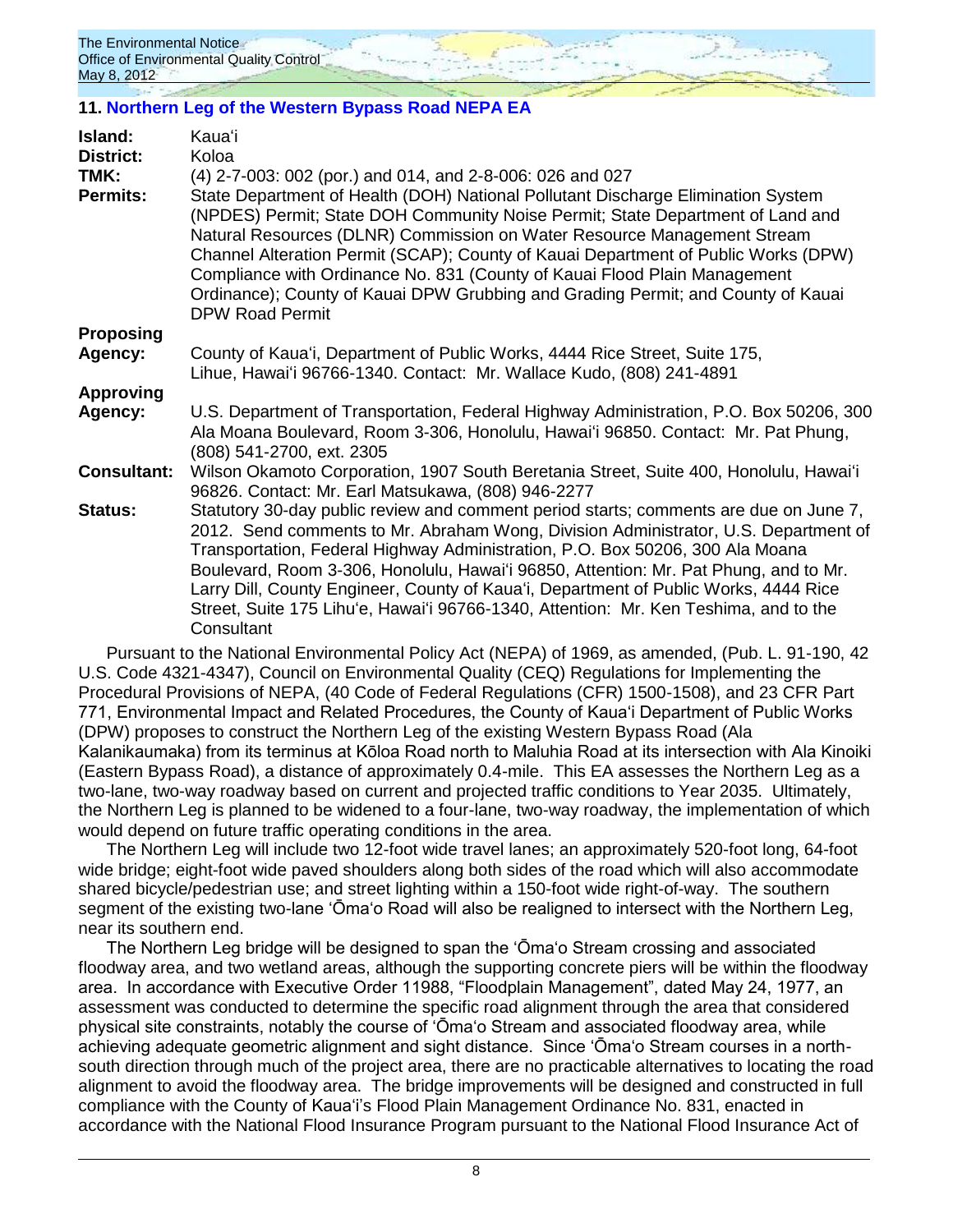1968 (Pub. L. 90-440 and 91-152), as amended, and the Flood Disaster Protection Act of 1973 (Pub. L. 93-234).

The EA considers the potential impacts of the proposed action (Build Alternative) and alternatives, including the No Build (No Action) Alternative. No adverse direct, indirect or cumulative impacts are anticipated as a result of the project.

A separate EA (November 2010) prepared pursuant to Chapter 343, HRS, and Title 11, Chapter 200, HAR, State Department of Health, and a FONSI determination was issued by the County DPW and published in the [November 23, 2010 publication of OEQC's](http://oeqc.doh.hawaii.gov/Shared%20Documents/Environmental_Notice/Archives/2010s/2010-11-23.pdf) *The Environmental Notice*.

This EA is available for public review at: 1) U.S. Department of Transportation, Federal Highway Administration, PJKK Federal Building, 300 Ala Moana Boulevard, Room 3-306, Honolulu, HI 96850; 2) State of Hawai'i Department of Transportation (DOT), Highways Division, 601 Kamokila Boulevard, Room 609, Kapolei, HI 96707; 3) State DOT, Highways Division, Kaua'i District, 1720 Haleukana Street, Līhu'e, HI 96766; 4) County of Kaua'i DPW, 4444 Rice Street, Suite 175, Līhu'e, HI 96766; 5) County of Kaua'i Department of Public Works' web site: [http://www.kauai.gov/publicworks;](http://www.kauai.gov/publicworks) 6) Kaua'i Community College Library; 7) Līhu'e Public Library; 8) Kōloa Public/School Library; and, 9) Hawai'i State Library, Main Branch.

# **CHAPTER 25, REVISED ORDINANCES OF HONOLULU**

The special management area is the land extending inland from the shoreline, as established in Chapter 25, Revised Ordinances of Honolulu, and delineated on the maps established by the council and filed with the council and agency pursuant to HRS Section 205A-23. The public can obtain a copy of the document by contacting the project Consultant or the Applicant listed below.

| Island:            | Oʻahu.                                                                                                                                                                              |
|--------------------|-------------------------------------------------------------------------------------------------------------------------------------------------------------------------------------|
| <b>District:</b>   | Wai'anae                                                                                                                                                                            |
| TMK:               | $8 - 7 - 35:5$                                                                                                                                                                      |
| <b>Permits:</b>    | Special Management Area Use Permit (Major); Building Permit; Grading Permit; Sewer<br><b>Connection Permit.</b>                                                                     |
| <b>Applicant:</b>  | Mr. Sungho (Andy) Kim, 49 One'awa Street, Kailua, Hawai'i 96734. Contact: Sungho<br>(Andy) Kim, (808) 286-0009                                                                      |
| <b>Approving</b>   |                                                                                                                                                                                     |
| Agency:            | Department of Planning and Permitting, City and County of Honolulu, 650 South King<br>Street, 7 <sup>th</sup> Floor, Honolulu, Hawai'i 96813. Contact: Ms. Lin Wong, (808) 768-8033 |
| <b>Consultant:</b> | On the Ball Engineering, LLC, 182 Opihikao Way, Honolulu, Hawai'i 96825.<br>Contact: Mr. Chris Ball (808) 271-5240                                                                  |
| <b>Status:</b>     | Statutory 30-day public review and comment period starts; comments are due on June 7,<br>2012. Address comments to the Applicant, Approving Agency, and the Consultant              |

#### **12. Mixed Use Commercial Building (87-1818 Farrington Highway) DEA**

The proposed action is to construct a two-story commercial building with 7,600 square feet of floor area and appurtenant site improvements including an at-grade parking lot with 32 parking stalls, and access driveways from Mohihi Street and Farrington Highway. Proposed uses include a grocery store, retail stores, and a laundry facility on the first floor; and offices and an accessory caretaker dwelling on the second floor. The project will require a Special Management Area Use Permit (Major). The cost of construction is estimated at \$800,000. No significant adverse impacts are anticipated from the proposed improvements. Construction traffic, air and noise impacts will be short term in nature. A Finding of No Significant Impact is anticipated.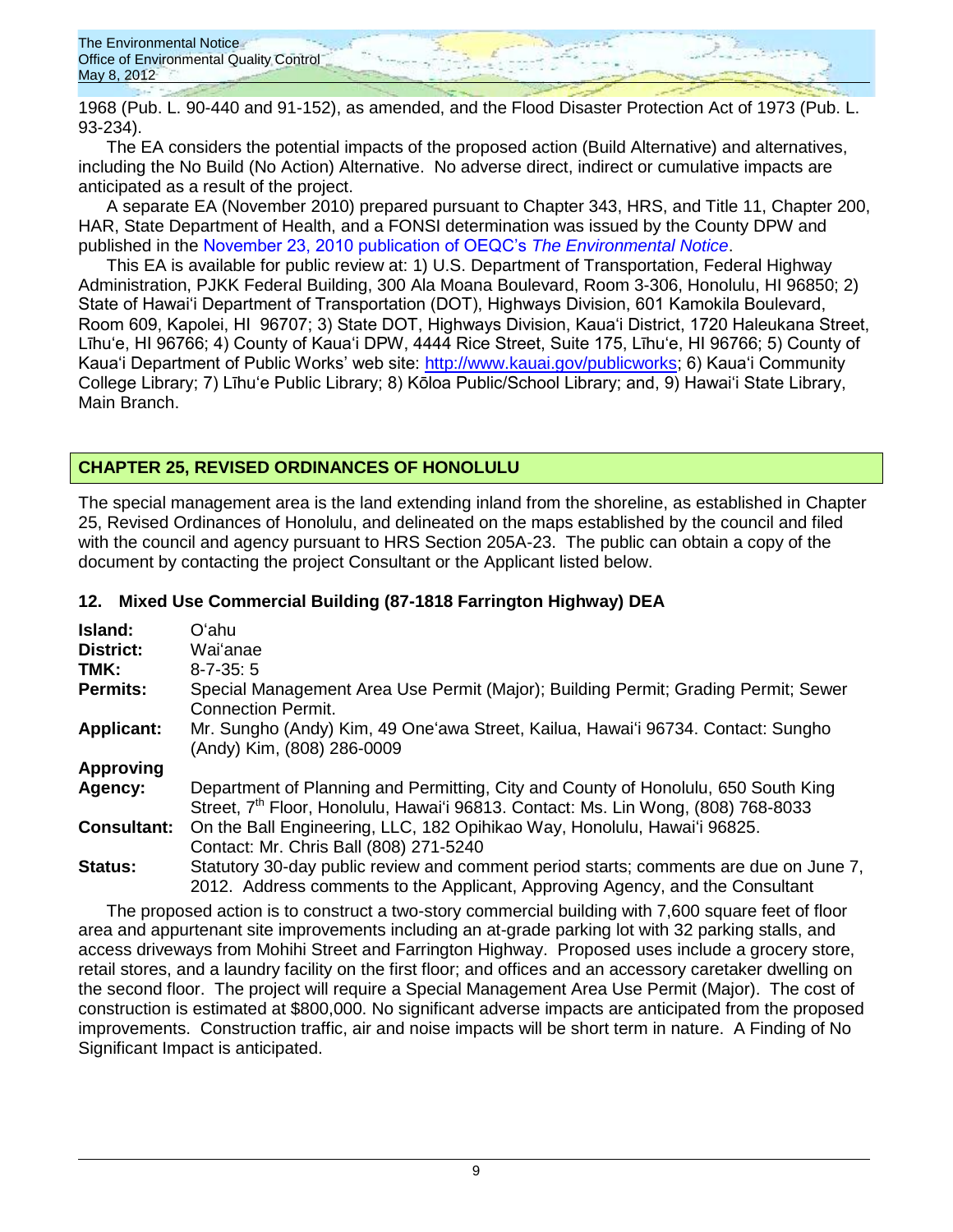

# **13. Kahe Generating Station 2011 Biofuel Tank Addition and Improvement FEA-FONSI**

| Island:            | Oʻahu                                                                                                                                                                                                     |
|--------------------|-----------------------------------------------------------------------------------------------------------------------------------------------------------------------------------------------------------|
| <b>District:</b>   | <b>Honolulu</b>                                                                                                                                                                                           |
| TMK:               | 9-2-3: Portion of 27                                                                                                                                                                                      |
| <b>Permits:</b>    | Special Management Area (SMA) Use Permit; Modification of Existing Use Permit;<br>Grubbing, Grading and Trenching Permits; Building Permit; and National Pollutant<br><b>Discharge Elimination Permit</b> |
| <b>Applicant:</b>  | Hawaiian Electric Company, Inc. P.O. Box 2750 Honolulu, Hawai'i 96840-0001.<br>Contact: Russell Hisamoto, (808) 543-7003                                                                                  |
| <b>Approving</b>   |                                                                                                                                                                                                           |
| Agency:            | Department of Planning and Permitting, 650 South King Street, Honolulu, Hawai'i 96813.<br>Contact: Steve Tagawa, (808) 768-8024                                                                           |
| <b>Consultant:</b> | Planning Solutions, Inc. 210 Ward Avenue, Suite 330, Honolulu, Hawai'i 96814.<br>Contact: Perry White, (808) 550-4483                                                                                     |
| Status:            | Finding of No Significant Impact (FONSI) Determination                                                                                                                                                    |
|                    |                                                                                                                                                                                                           |

Hawaiian Electric Company, Inc. (HECO) proposes to construct: 1) Two new 75,000-barrel and one new 30,000-barrel biofuel storage tank, a new 8-inch on-site pipeline, and truck loading rack; 2) A new storm water containment berm and drainage improvements above the new tanks; 3) A new 8,855 square-foot combination weld and valve recertification shop building; 4) A new hazardous material storage area with a 4,032-square-foot building; and 5) The installation of seven new modular offices, totaling 10,800 square feet of new floor area, in the lower employee parking lot.

The addition of the new biofuel tanks will require the excavation of a new area mauka of the existing generation station facility. The total amount of excavation necessary will be about 65,850 cubic yards of excavation and 37,175 cubic yards of fill.

The proposed improvements are planned for the 2012-2013 period and have an estimated cost of \$81.78 million. These proposed improvements require the approval of a Major SMA Use Permit by the Honolulu City Council.

The development at each of the sites will be constructed over a period of about 24 to 48 months. Construction is anticipated to begin once the applicant receives all of the required approvals.

# **14. Commercial Building (143 Hekili Street) FEA-FONSI**

| Island:            | Oʻahu                                                                                                                                                                    |
|--------------------|--------------------------------------------------------------------------------------------------------------------------------------------------------------------------|
| <b>District:</b>   | Kailua                                                                                                                                                                   |
| TMK:               | $4 - 2 - 038$ : 8                                                                                                                                                        |
| <b>Permits:</b>    | Special Management Area Use Permit (Major) and Conditional Use Permit (Minor) for<br>Joint Development                                                                   |
| <b>Applicant:</b>  | Kane'ohe Ranch Company Management Limited, 1199 Auloa Road, Kailua, Hawai'i<br>96734. Contact: Kimo Steinwasher, (808) 263-8900                                          |
| <b>Approving</b>   |                                                                                                                                                                          |
| Agency:            | Department of Planning and Permitting, City and County of Honolulu, 650 South King<br>Street, 7 <sup>th</sup> Floor, Honolulu, Hawai'i 96813. Joyce Shoji (808) 768-8032 |
| <b>Consultant:</b> | Helber Hastert & Fee Planners, 733 Bishop Street, Suite 2590, Honolulu, Hawai'i 96813<br>Ms. Martha Spengler (808) 545-2055 ext. 238                                     |
| <b>Status:</b>     | Finding of No Significant Impact (FONSI) Determination                                                                                                                   |

The proposed action is to demolish two existing one-story buildings (a commercial building and a storage shed), a parking lot, and two access driveways; and construct a new one-story commercial building consisting of about 5,350 square feet of floor area and an at-grade uncovered parking lot. The new building will share a driveway with the adjacent property at 151 Hekili Street, which requires a conditional use permit for joint development. The project will comply with the appropriate Building Code and City and County of Honolulu rules and regulations for development within the described flood zones, and the project construction will proceed under an archaeological monitoring program. Construction-related traffic, air, and noise impacts will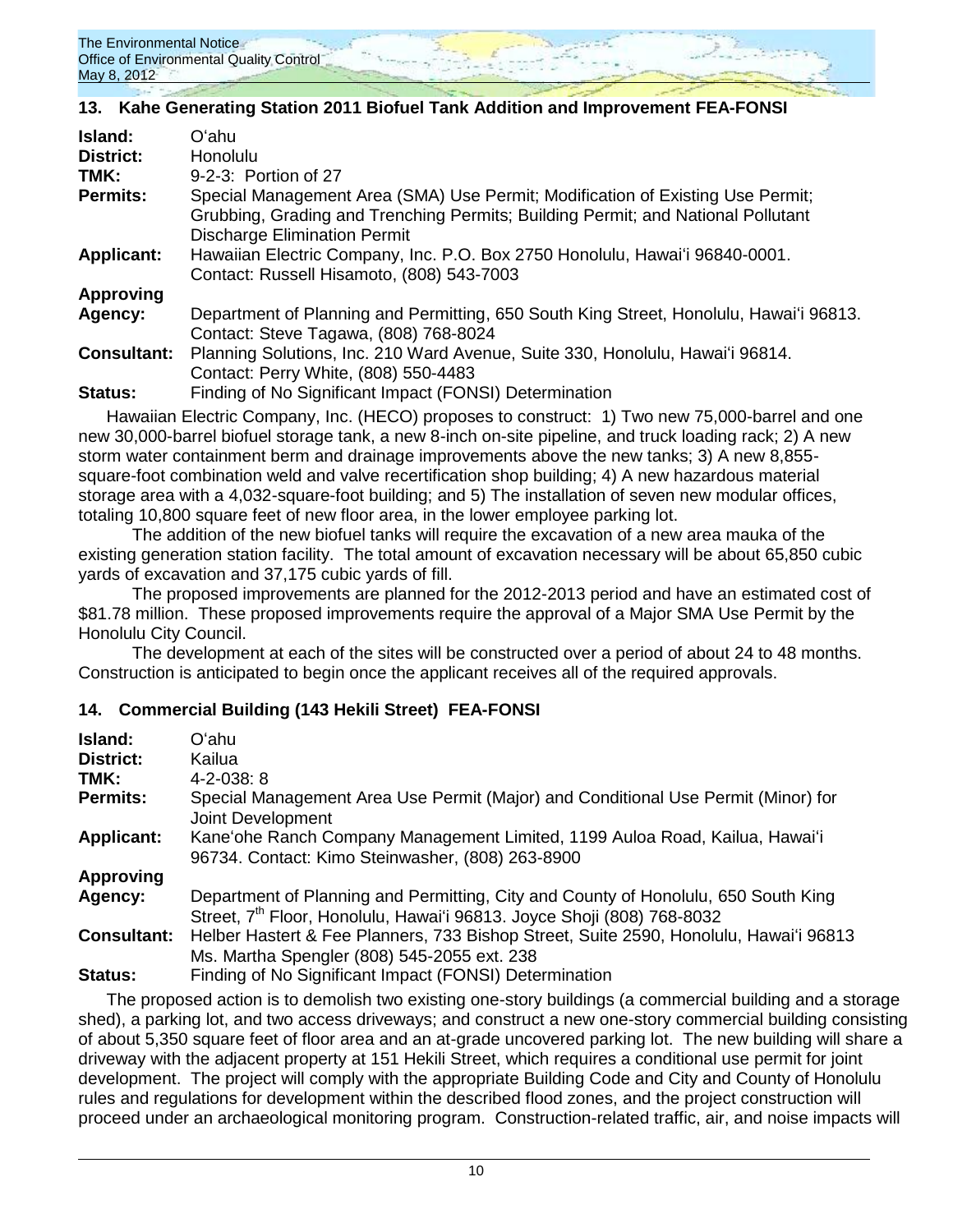be short-term in nature. No significant adverse impacts, cumulative impacts, and secondary impacts are anticipated from the proposed improvements. A Finding of No Significant Impact has been issued.

# **HABITAT CONSERVATION NOTICES**

#### **15. Draft Round-leaved Chaff Flower (***Achyranthes splendens* **var.** *rotundata***[\) Habitat Conservation Plan for the](http://oeqc.doh.hawaii.gov/Shared%20Documents/EA_and_EIS_Online_Library/HABITAT%20CONSERVATION/2012-05-08-Round-Leaved-Flower-Habitat-Conservation-Plan.pdf)  [Kenai Industrial Park Project and Incidental Take License](http://oeqc.doh.hawaii.gov/Shared%20Documents/EA_and_EIS_Online_Library/HABITAT%20CONSERVATION/2012-05-08-Round-Leaved-Flower-Habitat-Conservation-Plan.pdf)**

#### **Applicable**

| Law:               | HRS Chapter 195D                                                                     |
|--------------------|--------------------------------------------------------------------------------------|
| Island:            | Oʻahu.                                                                               |
| District:          | Geographic District                                                                  |
| TMK:               | TMK 9-1-074:023                                                                      |
| <b>Permits:</b>    | Incidental Take License                                                              |
| <b>Applicant:</b>  | CIRI Land Development Company. 2525 C Street, Suite 500. Anchorage, Alaska 99503.    |
|                    | 907 274-8638                                                                         |
| <b>Approving</b>   |                                                                                      |
| Agency:            | Department of Land and Natural Resources. Division of Forestry and Wildlife (DOFAW), |
|                    | 1151 Punchbowl Street, Room 325, Honolulu, HI 96815, 808 587-0166                    |
| <b>Consultant:</b> | AMEC Environment & Infrastructure, Inc. 3049 Ualena Street, Suite 1100, Honolulu, HI |
|                    | 96819.T: (619) 838-4034                                                              |
| Status:            | Public comments should be received by July 8, 2012.                                  |

CIRI Land Development Company (or the "Applicant") is proposing to develop a 0.75-acre site with a 62-unit self-storage facility in Kapolei on the Island of O'ahu, Hawai'i.

The construction of the Project will result in the incidental take of one plant species listed under the federal Endangered Species Act (ESA) of 1973, as amended, and the State of Hawai'i endangered species statutes known as the round-leaved chaff flower (*Achyranthes splendens* var. *rotundata*).

To address potential take and to comply with Hawaiʻi endangered species law, Hawaiʻi Revised Statutes Chapter 195D, the Applicant developed a Habitat Conservation Plan (HCP) that outlines measures to avoid, minimize, mitigate, and monitor take of the aforementioned covered endangered species. In addition, the HCP outlines measures to ensure a net recovery benefit to the species that are the focus of the plan.

The public is encouraged to comment on this amendment. Please send comments to: Department of Land and Natural Resources, Division of Forestry and Wildlife, 1151 Punchbowl Street Room 325, Honolulu, Hawaiʻi 96813. Attention: HCP Planning Associate or email comments to: [Kathryn.E.Stanaway@hawaii.gov](mailto:Kathryn.E.Stanaway@hawaii.gov)

# **COASTAL ZONE MANAGEMENT NOTICES**

### **Federal Consistency Reviews**

The Hawaiʻi Coastal Zone Management (CZM) Program has received the following federal actions to review for consistency with the CZM objectives and policies (HRS 205A). Public notice is pursuant to Section 306(d)(14) of the National Coastal Zone Management Act of 1972, as amended. For more information, call John Nakagawa at 587-2878. Neighbor islands call toll-free: Kauaʻi: 274-3141 x72878, Lānaʻi and Molokaʻi: 468-4644 x72878, Maui: 984-2400 x72878, or Hawaiʻi: 974-4000 x72878. Federal deadlines require that comments be received by the date specified. Send comments to: Office of Planning, Department of Business, Economic Development and Tourism, P.O. Box 2359, Honolulu, HI 96804. Email: [jnakagaw@dbedt.hawaii.gov](mailto:jnakagaw@dbedt.hawaii.gov) or Fax: (808) 587-2899.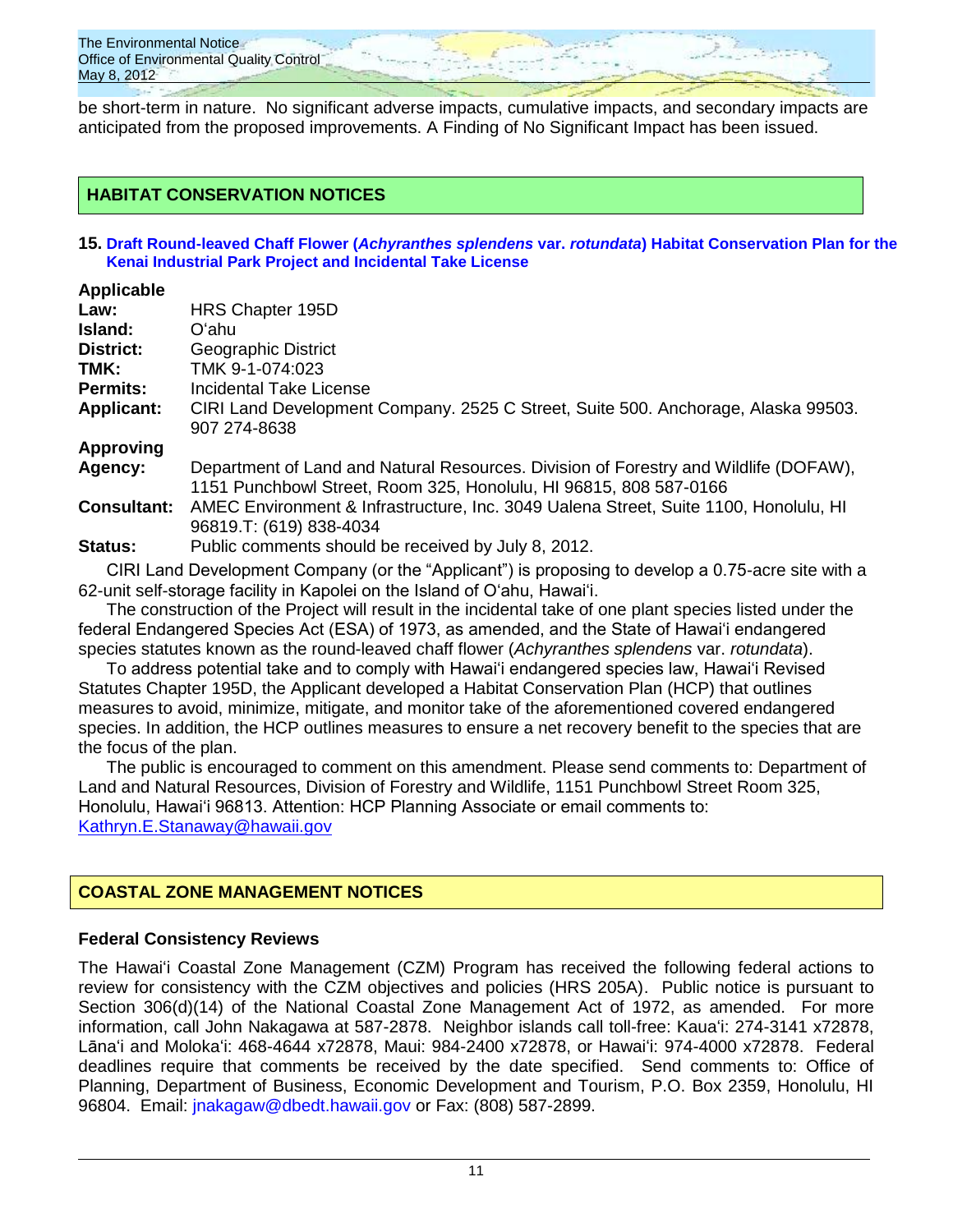

#### **Kuakini Street Extension, Honolulu, Oʻahu**

| <b>Applicant:</b>       | City & County of Honolulu Department of Transportation Services        |
|-------------------------|------------------------------------------------------------------------|
| <b>Contact:</b>         | Jason Lau, The Limtiaco Consulting Group, 596-7790                     |
| <b>Federal Action:</b>  | <b>Federal Funding</b>                                                 |
| <b>Federal Agency:</b>  | Federal Highway Administration                                         |
| Location:               | Kuakini Street at Lanakila Avenue, Liliha-Kapalama                     |
| TMK:                    | $(1)$ 1-6-9: 1                                                         |
| <b>CZM Contact:</b>     | John Nakagawa, 587-2878, jnakagaw@dbedt.hawaii.gov                     |
| <b>Pronosed Action:</b> | Extend Kuakini Street past its current terminus at Lanakila Avenue thr |

end Kuakini Street past its current terminus at Lanakila Avenue through a vacant lot for approximately 450 linear feet and connect to Keola Road. The current portion of Keola Road between Lanakila Avenue and the proposed connection point will remain a private roadway to serve adjoining properties. Construction activities will include: site grading; construction of an asphaltic concrete roadway with concrete sidewalks, curbs and gutters; installation of drain lines; utility poles relocation; construction of a retaining wall up to 7 feet in height; and removal of a monkey-pod tree within the proposed roadway extension alignment.

**Comments Due:** May 22, 2012

### **Special Management Area (SMA) Minor Permits**

The SMA Minor permits below have been approved or are pending approval (HRS 205A-30). For more information, contact the county/state Planning Department. Honolulu (523-4131); Hawaiʻi (961-8288); Kauaʻi (241-6677); Maui (270-7735); Kakaʻako or Kalaeloa Community Development District (587-2840).

| <b>Location (TMK)</b>                | <b>Description (File No.)</b>                                                                                                                                 | <b>Applicant/Agent</b>                                                                                      |  |
|--------------------------------------|---------------------------------------------------------------------------------------------------------------------------------------------------------------|-------------------------------------------------------------------------------------------------------------|--|
| Hawai'i: North Kohala (5-5-007: 037) | "As-Built" Agricultural Building/Field Office<br>with Two Storage Yurts, and Outhouse and<br>Recreation Room Yurt (SMM 12-212)                                | William Quayle                                                                                              |  |
| Hawai'i: North Kohala (5-2-001: 022) | Construction of Accessory Structures in<br>Support of Agricultural Activities (SMM 12-<br>213)                                                                | Rhoady Lee                                                                                                  |  |
| Hawai'i: Puna (1-3-007: 026)         | Replacement of an Existing Comfort Station,<br>Access Road Improvements, ADA Compliant<br>Parking Stalls, ADA Sidewalks and Sign<br>Installation (SMM 12-214) | Brian T. Nishimura (Landowner: State of<br>Hawai'i)                                                         |  |
| Hawai'i: South Hilo (2-6-001: 019)   | Demolition of Non-Conforming Dwelling and<br>Construction of New Dwelling (SMM 12-215)                                                                        | Dwayne Lerma and Joanne Goya                                                                                |  |
| Hawai'i: North Kona                  | Construction of a Bust Stop and Shelter with<br>the Right-of-Way (SMM 12-216)                                                                                 | County of Hawai'i, Mass Transit Agency                                                                      |  |
| Kaua'i: (5-2-005: 030)               | Construct Outdoor Swimming Pool and<br>Mechanical Room (SMA(M)-2012-17)                                                                                       | Sidney M. Thorson                                                                                           |  |
| Kaua'i: (4-3-009: 001)               | <b>Construct Perimeter Fencing &amp; Gates</b><br>(SMA(M)-2012-18)                                                                                            | Stepanie Skow                                                                                               |  |
| Kaua'i: (1-8-008: 038)               | Install New Entry Pedestrian Gate, Replace<br>Vehicular Gate and Repair & Extend Existing<br>Rock Wall (SMA(M)-2012-19)                                       | State Department of Accounting and General<br>Services, County of Kauai Department of<br>Parks & Recreation |  |
| Kaua'i: (1-3-005: 044)               | Construct Concrete Masonry Unit (CMU)<br>Fencing along Makai Side of Parcel (SMA(M)-<br>2012-20)                                                              | <b>Rachael Seely</b>                                                                                        |  |
| Kaua'i: (5-2-004: 080)               | <b>Construct Agricultural Equipment Building</b><br>(SMA(M)-2012-21)                                                                                          | Steven & Dianne G. Dechka / John Adkins                                                                     |  |
| Maui: Paia (3-8-002: 077)            | LIM Beach House-Landscape Features (SM2<br>20120039)                                                                                                          | Jeffrey A. Lundahl                                                                                          |  |
| Maui: Paia (2-5-005: 046)            | Comfort Station/Baldwin Park (SM2<br>20120040)                                                                                                                | County of Maui, Department of Parks &<br>Recreation                                                         |  |
| Maui: Lahaina (4-6-028: 024)         | Apartment Addition/Alteration (SM2<br>20120041)                                                                                                               | David Medina                                                                                                |  |
| Maui: Lahaina (4-6-032: 026)         | Construct Shed for Water Heater (SM2<br>20120042)                                                                                                             | Russ Wynne                                                                                                  |  |
| Maui: Lahaina (4-6-028: 001)         | Repair Sewer Line under Flooring (SM2<br>20120043)                                                                                                            | Puamana Community Association                                                                               |  |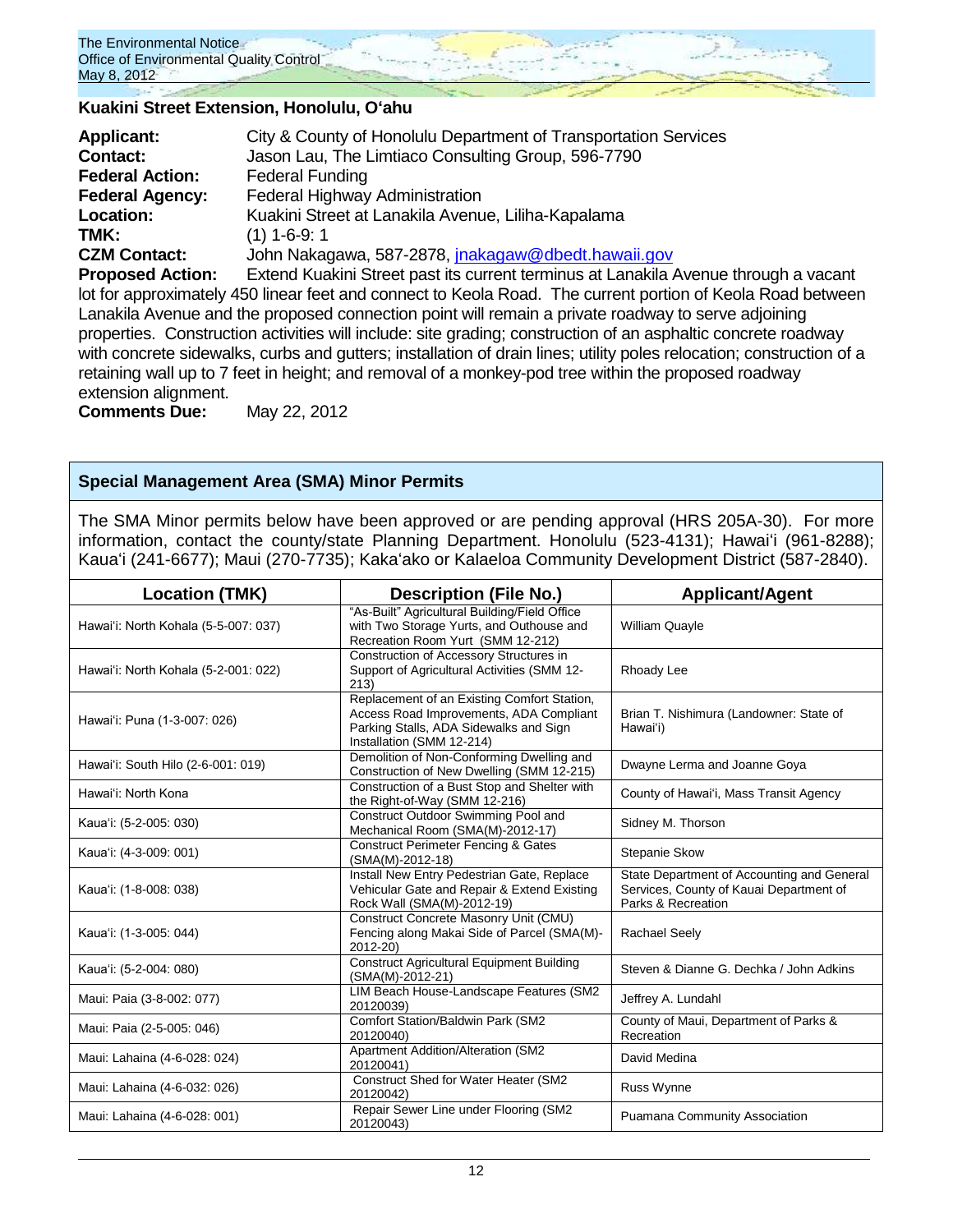| The Environmental Notice<br>Office of Environmental Quality Control<br>May 8, 2012 |                                                        |                      |  |  |  |
|------------------------------------------------------------------------------------|--------------------------------------------------------|----------------------|--|--|--|
| Maui: Kihei (3-9-011: 015)                                                         | Addition & New Construction (SM2<br>20120044)          | John Romanowski      |  |  |  |
| Maui: Honokowai (4-4-001: 057, 058 & 059)                                          | Concrete for Outdoor Dinning (SM2<br>20120045)         | Darin Fukunaga       |  |  |  |
| Maui: Kahului (3-7-002: 001)                                                       | C.S. WO & SONS Interior Improvements<br>(SM2 20120046) | C.S. WO & SONS, LTD  |  |  |  |
| Maui: Kahului (3-7-002: 001)                                                       | Renovation & Construct Wells (SM2<br>20120047)         | Maui Linen, LLC      |  |  |  |
| Maui: Lahaina (4-5-001: 014)                                                       | Apartment Alterations (SM2 20120048)                   | <b>Steve Heimler</b> |  |  |  |
| Maui: Kihei (3-9-010: 006)                                                         | Main Dwelling Alteration (SM2 20120049)                | Paul B. Smith        |  |  |  |
| Maui: Lahaina (4-6-028: 039)                                                       | Main Dwelling Alteration (SM2 20120050)                | Michael Learned      |  |  |  |

### **SHORELINE NOTICES**

The Environmental Notice

### **Shoreline Certification Applications**

The shoreline certification applications above are available for review at the DLNR Offices on Kauaʻi, Hawaiʻi, Maui, and Honolulu, 1151 Punchbowl Street, Room 220 (HRS 205A-42 and HAR 13-222-12). All comments shall be submitted in writing to the State Land Surveyor, 1151 Punchbowl Street, Room 210, Honolulu, HI 96813 and postmarked no later than 15 calendar days from the date of the public notice of the application. For more information, call Ian Hirokawa at 587-0420.

| File No.      | <b>Date</b> | Location                                                                                                                                                                                                                                                                                           | <b>Applicant/Owner</b>                                                                                  | <b>TMK</b>  |
|---------------|-------------|----------------------------------------------------------------------------------------------------------------------------------------------------------------------------------------------------------------------------------------------------------------------------------------------------|---------------------------------------------------------------------------------------------------------|-------------|
| OA-1491       | 4/12/12     | Kualoa Regional Park situate at Kualoa and<br>Hakipu'u, Ko'olaupoko, O'ahu<br>Address: 49-479 Kamehameha Highway<br>Purpose: Permitting purposes at Kualoa Regional<br>Park                                                                                                                        | ControlPoint Surveying,<br>Inc./City and County of<br>Honolulu Department of<br>Design and Construction | 4-9-004:001 |
| OA-1492       | 4/24/12     | Lot 68 (Map 10) of Land Court Consolidation 23<br>situate at Kaipapau, Ko'olauloa, O'ahu<br>Address: 54-001 Ahinalu Place<br>Purpose: Permitting purposes                                                                                                                                          | Austin, Tsutsumi &<br>Associates, Inc./ August<br>J. and Veronica Q.<br>Monge                           | 5-4-003:035 |
| OA-1493       | 4/24/12     | Portion of R.P. 52, L.C. Aw. 802 to A. Adams situate<br>Austin, Tsutsumi &<br>Associates, Inc./<br>at Niu, Waikiki, Honolulu, Oʻahu<br>Address: 5633 Kalaniana'ole Highway<br>Kinoshita Management<br>Co. Ltd.<br>Purpose: Setback purposes                                                        |                                                                                                         | 3-7-001:022 |
| MA-508        | 4/25/12     | Parcel 7-A, Portion Parcel 8-A and Portion Remnant<br>4 as shown on F.A.P. No. 30-A being a portion of<br>Grant 4973 to Walter M. Gifford situate at Olowalu,<br>Lahaina, Maui<br>Address: Honoapi'ilani Highway<br>Purpose: Construct shoreline protection using<br>boulder fill; for use in CDUA | ControlPoint Surveying,<br>Inc./ State of Hawaii<br>Department of<br>Transportation                     | 4-8-003:006 |
| MA-509        | 4/27/12     | Lot 3 of the H.S.W. Subdivision being a portion of<br>Royal Patent 8213, Land Commission Award 6715 to<br>Ho'omanawanui situate at Keauhou, Honuaula,<br>Makawao, Maui<br>Address: 4690 Makena Road<br>Purpose: Sale of property                                                                   | <b>Bruce Williams/ Williams</b><br>Family Trust c/o Bruce<br>Williams                                   | 2-1-012:016 |
| <b>HA-447</b> | 4/7/12      | L.P. 8098, Land Commission Award 5377 to Luahine<br>situate at Kealakekua Bay at Kalama 5, South Kona,<br>Island of Hawai'i<br>Address: Manini Beach Road<br>Purpose: Document tsunami damage                                                                                                      | Cameron Healy/ The Bill<br><b>Healy Foundation</b>                                                      | 8-2-006:027 |
| <b>HA-448</b> | 4/12/12     | All of Royal Patent No. 6121, Land Commission<br>Award No. 7863, Apana 1 to Kalua situate at Waipi'o,<br>District of Hamakua, Island of Hawai'i<br>Address: N/A<br>Purpose: Establish building setback                                                                                             | Thomas Pattison/ David<br><b>Back</b>                                                                   | 4-9-003:005 |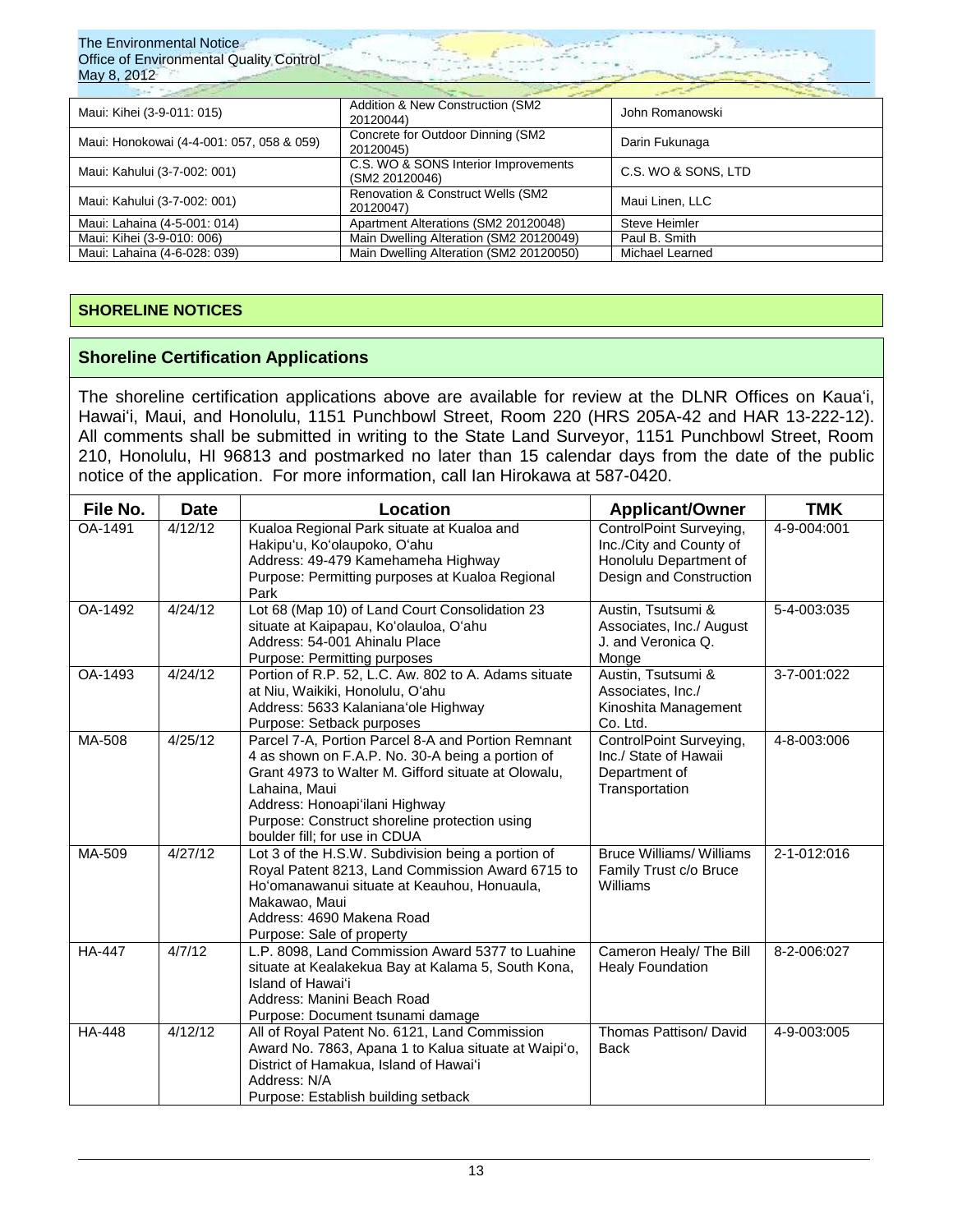

# **Shoreline Certification(s) and Rejection(s)**

The shoreline notices below have been proposed for certification or rejection by DLNR (HRS 205A-42 and HAR 13-222-26). Any person or agency who wants to appeal shall file a notice of appeal in writing with DLNR no later than 20 calendar days from the date of this public notice. Send the appeal to the Board of Land and Natural Resource, 1151 Punchbowl Street, Room 220, Honolulu, HI 96813.

| File No. | <b>Proposed/Rejected</b>                   | Location                                                                                                                                                                                                                                                | <b>Applicant/Owner</b>                 | TMK         |
|----------|--------------------------------------------|---------------------------------------------------------------------------------------------------------------------------------------------------------------------------------------------------------------------------------------------------------|----------------------------------------|-------------|
| OA-1487  | <b>Proposed Shoreline</b><br>Certification | Portion of L.P. Grant 8175 to George H.<br>Angus, Trustee for Donald Angus and Portion<br>of Lot 3 of the "Pupukea-Paumalū Beach Lots"<br>situate at Pupukea-Paumalū, Ko'olauloa,<br>Oʻahu<br>Address: 59-625 A Ke Ike Road<br>Purpose: Building permit | Park Engineering/ Carol<br>A. Nakasone | 5-9-003:062 |

### **POLLUTION CONTROL PERMITS**

Below are some pollution control permits before the State Department of Health (HRS 342B and HAR 11-60.1). For more information, contact the number given.

| <b>Branch</b><br><b>Permit Type</b>                         | <b>Applicant and</b><br><b>Permit Number</b>                                                                                                                                      | <b>Project</b><br>Location                                | <b>Date</b>        | <b>Proposed</b><br>Use                               |
|-------------------------------------------------------------|-----------------------------------------------------------------------------------------------------------------------------------------------------------------------------------|-----------------------------------------------------------|--------------------|------------------------------------------------------|
| Clean Air Branch.<br>586-4200, Non-Covered<br>Source Permit | Avatar Solar, Inc.<br>NSP No. 0765-01-N<br>Initial Permit Application<br>No. 0765-01                                                                                              | Located at:<br>15-2817 Government Road.<br>Pahoa, Hawai'i | Issued:<br>4/16/12 | 125 kW Diesel Engine<br>Generator                    |
| Clean Air Branch.<br>586-4200, Non-Covered<br>Source Permit | Avatar Solar, Inc.<br>NSP No. 0765-01-N<br>Initial Permit Application<br>No. 0765-01                                                                                              | Located at:<br>15-2817 Government Road,<br>Pahoa, Hawai'i | Issued:<br>4/16/12 | 125 kW Diesel Engine<br>Generator                    |
| Clean Air Branch.<br>586-4200, Covered<br>Source Permit     | Covanta Honolulu Resource<br>Recovery Venture (CHRRV)<br>Honolulu Program of Waste<br>Energy Recovery (H-Power)<br>Renewal Application<br>No. 0255-07<br>CSP No. 0255-02-C        | Located at:<br>91-174 Hanua Street<br>Kapolei, Oʻahu      | Issued:<br>4/24/12 | H-Power Mass-Burn<br>Facility                        |
| Clean Air Branch.<br>586-4200, Covered<br>Source Permit     | Covanta Honolulu Resource<br>Recovery Venture (CHRRV)<br>Honolulu Program of Waste<br>Energy Recovery (H-POWER)<br><b>Renewal Application</b><br>No. 0255-07<br>CSP No. 0255-01-C | Located at:<br>91-174 Hanua Street, Kapolei,<br>Oʻahu     | Issued:<br>4/24/12 | <b>H-POWER Refuse-Derived</b><br>Fuel (RDF) Facility |

# **FEDERAL NOTICES**

### **Amendment/Extension of an Experimental Use Permit (Syngenta Seeds, Inc.)**

<http://www.gpo.gov/fdsys/pkg/FR-2012-05-04/pdf/2012-10676.pdf>

The United States Environmental Protection Agency (EPA) has granted an experimental use permit (EUP) to the following pesticide applicant. An EUP permits use of a pesticide for experimental or research purposes only in accordance with the limitations in the permit. EPA has issued the following EUP: *67979–EUP–8.* Amendment/Extension. Syngenta Seeds, Inc.—Field Crops, P.O. Box 12257, Research Triangle Park, NC 27709. This EUP amendment/extension allows the use of the plant-incorporated protectant (PIP) [Event 5307] *Bacillus thuringiensis* eCry3.1Ab protein and the genetic material necessary for its production (vector pSYN12274) in Event 5307 corn (SYN–;53;7–1) and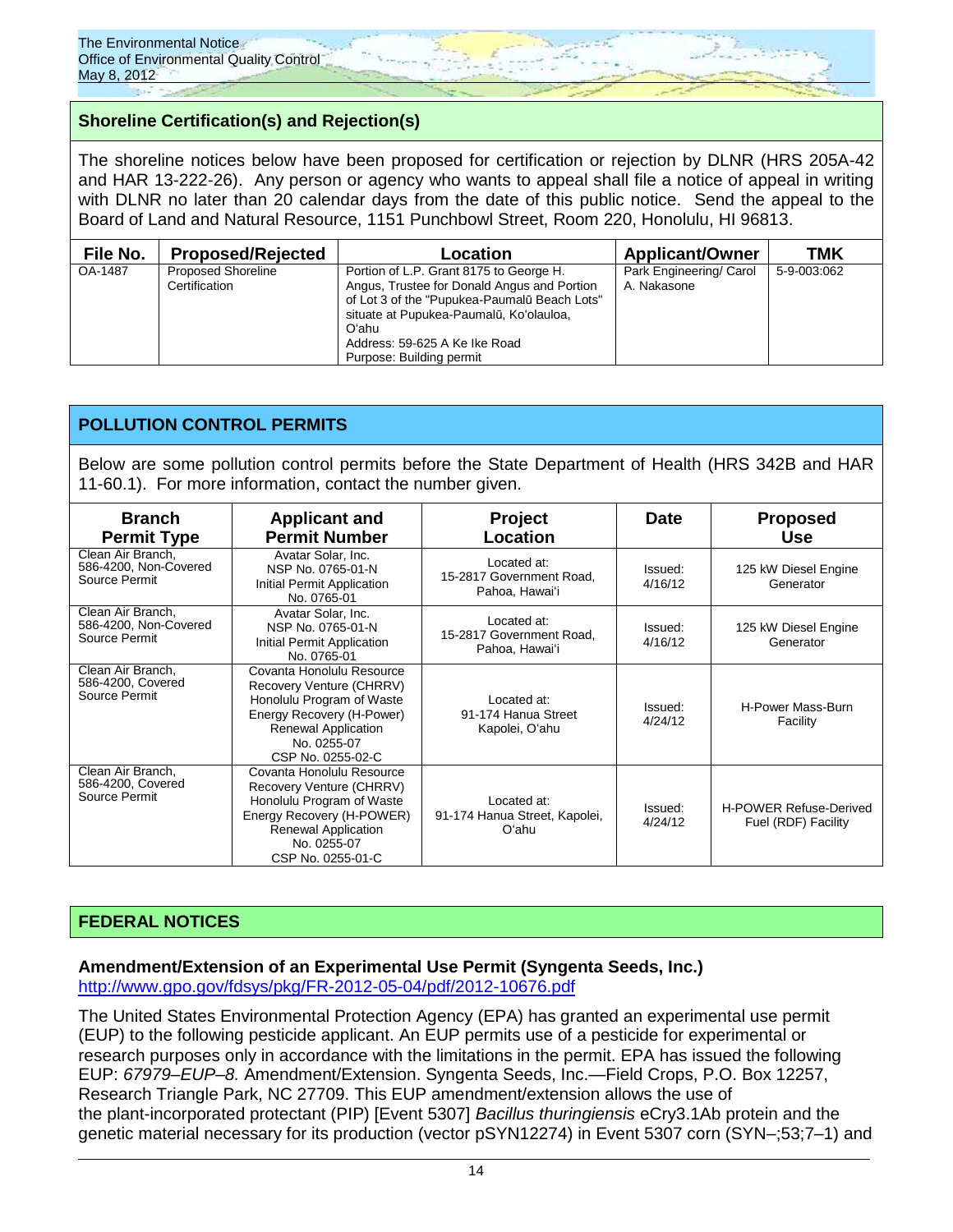combined and single trait hybrids with one or more of the following additional PIPs: (1) [Bt11] *Bacillus thuringiensis* Cry1Ab deltaendotoxin and the genetic material (as contained in plasmid vector pZO1502) necessary for its production in corn, (2) [DAS–59122–7] *Bacillus thuringiensis* Cry34Ab1 and Cry35Ab1 proteins and the genetic material (vector PHP 17662) necessary for their production in Event DAS– 59122–7 corn, (3) [MIR162] *Bacillus thuringiensis* Vip3Aa20 and the genetic material necessary for its production (vector pNOV1300) in event MIR162 maize (SYN–IR162–4), (4) [MIR604] Modified Cry3A protein and the genetic material necessary for its production (via elements of pZM26) in corn (SYN– IR604–8), and 5) [TC1507] *Bacillus thuringiensis* Cry1F protein and the genetic material (vector PHP8999) necessary for its production in Event TC1507 corn. 11.137 pounds (lbs.) of eCry3.1Ab, 0.012 lbs. of Cry1Ab, 8.883 lbs. of Cry34Ab1, 0.122 lbs. of Cry35Ab1, 0.306 lbs. of Vip3Aa20, 0.238 lbs. of mCry3A, and 0.194 lbs. of Cry1F are authorized on 3,796 PIP acres. 3,122 acres of non-PIP corn are also authorized. Two protocols will be conducted, including: Efficacy evaluation and regulatory studies. The program is authorized only in the States of Arkansas, California, Colorado, Florida, Georgia, Hawaiʻi, Idaho, Illinois, Indiana, Iowa, Kansas, Kentucky, Louisiana, Maryland, Michigan, Minnesota, Mississippi, Missouri, Nebraska, New York, North Carolina, Ohio, Oklahoma, Puerto Rico, South Carolina, South Dakota, Texas, Washington, and Wisconsin. The EUP amendment/ extension is effective from March 1, 2012 to December 31, 2013. No comments were received on the notice of receipt document, which published in the **Federal Register** on January 19, 2011 (76 FR 3135) (FRL–8855–3). **FOR FURTHER INFORMATION CONTACT:** Mike Mendelsohn, Biopesticides and Pollution Prevention Division (7511P), Office of Pesticide Programs, Environmental Protection Agency, 1200 Pennsylvania Ave. NW., Washington, DC 20460–0001; telephone number: (703) 308–8715; email address: *[mendelsohn.mike@epa.gov](mailto:mendelsohn.mike@epa.gov)* (see, 77 FR 26547, May 04, 2012)

# **Issuance of an Experimental Use Permit (Pioneer Hi-Bred International)**

<http://www.gpo.gov/fdsys/pkg/FR-2012-05-04/pdf/2012-10725.pdf>

The United States Environmental Protection Agency (EPA) has granted an experimental use permit (EUP) to the following pesticide applicant. An EUP permits use of a pesticide for experimental or research purposes only in accordance with the limitations in the permit. EPA has issued the following EUP: *29964 EUP–11.* Issuance. Pioneer Hi-Bred International, P.O. Box 1000, Johnston, IA 50131– 1000. This EUP allows the use of combined and single trait corn containing one or more of the following plant-incorporated protectants (PIPs): (1) [Bt11] *Bacillus thuringiensis* Cry1Ab delta-endotoxin and the genetic material (via elements of vector pZO1502) necessary for its production in corn (SYN– BT;11–1), (2) [DAS–59122–7] *Bacillus thuringiensis*Cry34Ab1 and Cry35Ab1 proteins and the genetic material necessary for their production (PHP17662 T–DNA) in event DAS59122–7 corn (Organization for Economic Co-operation and Development (OECD) Unique Identifier: DAS–59122–7), (3) [MIR162] *Bacillus thuringiensis* Vip3Aa20 and the genetic material necessary for its production (vector pNOV1300) in event MIR162 maize (SYN–IR162–4), (4) [MIR604] Modified Cry3A protein and the genetic material necessary for its production (via elements of pZM26) in corn (SYN– IR604–8), (5) [TC1507] *Bacillus thuringiensis* Cry1F protein and the genetic material (plasmid insert PHI8999A) necessary for its production in corn event DAS– ;15;7–1, and (6) [MON810] *Bacillus thuringiensis* Cry1Ab delta-endotoxin and the genetic material necessary for its production (Vestor PV–ZMCT01) in event MON 810 corn (OECD Unique Identifier: MON– 81;–6). The focus of the EUP is the three breeding stacks: (1) MIR604 □□1507 □□59122 □□MON 810, (2) MIR604 □□59122 □□MON810, and (3) MIR604 □1507. 0.0184 pounds (lbs.) of MON810 Cry1Ab, 0.0585 (lbs.) of Bt11 Cry1Ab, 5.513 (lbs.) of Cry34Ab1, 0.754 (lbs.) of Cry35Ab1, 0.123 (lbs.) of Vip3Aa20, 0.147 (lbs.) of mCry3A, and 0.170 (lbs.) of Cry1F, are authorized on, 2,672 PIP acres. 664 acres of non-PIP and border row corn are also authorized. Two protocols will be conducted, including: Insect resistance management and efficacy/expression. The program is authorized only in the States of Arkansas, California, Colorado, Georgia, Hawaiʻi, Illinois, Indiana, Iowa, Kansas, Louisiana, Michigan, Minnesota, Mississippi, Missouri, Nebraska, New York, North Carolina, Ohio, Oklahoma, Oregon, Pennsylvania, Puerto Rico, South Dakota, Tennessee, Texas, Washington, and Wisconsin. The EUP is effective from March 3, 2011, to June 30, 2012. One comment was received in response to the January 26, 2011, notice of receipt in the **Federal Register**, 76 FR 4683, FRL–8856–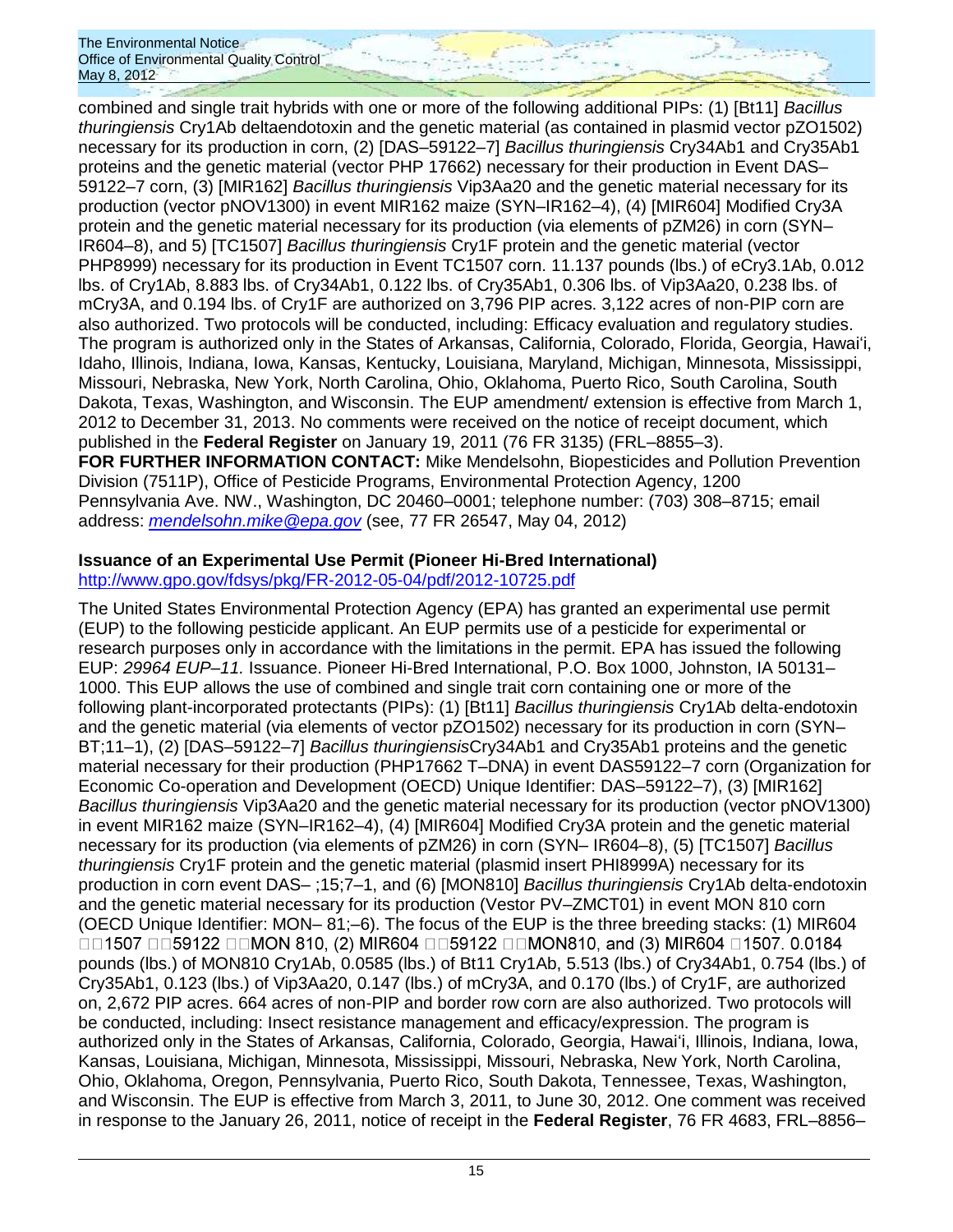2. One comment was received from an anonymous individual who objected in general terms to EPA granting this experimental use permit with *Bacillus thuringiensis-*based plantincorporated protectants claiming that insufficient safety testing has been required. The Agency understands that some individuals are opposed to all biotechnology based pesticide use. Pursuant to section 5 of the Federal Insecticide, Fungicide, and Rodenticide Act, EPA may issue a permit for experimental use of a pesticide if the Agency determines that such experimental use may be conducted in such a manner as to not result in unreasonable adverse effects on the environment. EPA has conducted a comprehensive analysis of data and information related to the requested experimental uses and, based on that analysis, EPA has determined that the experimental uses, if conducted in accordance with the terms of the permit, will not result in unreasonable adverse effects on the environment.

**FOR FURTHER INFORMATION CONTACT:** Mike Mendelsohn, Biopesticides and Pollution Prevention Division (7511P), Office of Pesticide Programs, Environmental Protection Agency, 1200 Pennsylvania Ave. NW., Washington, DC 20460–0001; telephone number: (703) 308–8715; email address: *[mendelsohn.mike@epa.gov](mailto:mendelsohn.mike@epa.gov)* (see, 77 FR 26548, May 04, 2012)

# **Marine Mammals; File No. 14118**

# <http://www.gpo.gov/fdsys/pkg/FR-2012-05-04/pdf/2012-10846.pdf>

The National Marine Fisheries Service (NMFS), National Oceanic and Atmospheric Administration (NOAA), give notice that it has issued a permit to Becky Woodward, Ph.D., University of Maine, 9500 Old Retriever Trail, Charles City, Virginia 23030 to conduct research on Eastern gray (*Eschrichtius robustus*), minke (*Balaenoptera acutorostrata*), and short- and long-finned pilot whales (*Globicephala spp.*) and endangered humpback (*Megaptera novaeangliae*) whales. Fin (*B. physalus*) and sei (*B. borealis*) whales may be incidentally harassed.

**FOR FURTHER INFORMATION CONTACT:** Kristy Beard or Carrie Hubard, (301)427–8401 Documents may be reviewed in the following locations: Permits and Conservation Division, Office of Protected Resources, NMFS, 1315 East-West Highway, Room 13705, Silver Spring, MD 20910; phone (301) 427– 8401; fax (301) 713–0376; Northwest Region, NMFS, 7600 Sand Point Way NE., BIN C15700, Bldg. 1, Seattle, WA 98115–0700; phone (206) 526–6150; fax (206) 526–6426; Alaska Region, NMFS, P.O. Box 21668, Juneau, AK 99802–1668; phone (907) 586–7221; fax (907) 586–7249; Southwest Region, NMFS, 501 West Ocean Blvd., Suite 4200, Long Beach, CA 90802–4213; phone (562) 980–4001; fax (562) 980–4018; Pacific Islands Region, NMFS, 1601 Kapiʻolani Blvd., Rm. 1110, Honolulu, HI 96814– 4700; phone (808) 944–2200; fax (808) 973–2941 (see, 77 FR 26518, May 04, 2012).

# **Marine Mammals; File No. 16479**

<http://www.gpo.gov/fdsys/pkg/FR-2012-05-01/pdf/2012-10492.pdf>

The National Marine Fisheries Service (NMFS), National Oceanic and Atmospheric Administration (NOAA) give notice that it has received an application for permit amendment from the Pacific Whale Foundation [Responsible Party: Gregory Kaufman], 300 Maʻalaea Road, Suite 211, Wailuku, HI 96793, requesting a change in the Principal Investigator to their pending permit application. **DATES:** Written, telefaxed, or email comments must be received on or before May 31, 2012. **ADDRESSES:** The application and related documents are available for review by selecting ''Records Open for Public Comment'' from the *Features* box on the Applications and Permits for Protected Species (APPS) home page, *[https://apps.nmfs.noaa.gov,](https://apps.nmfs.noaa.gov/)* and then selecting File No. 16479 from the list of available applications. These documents are also available upon written request or by appointment in the following offices: Permits and Conservation Division, Office of Protected Resources, NMFS, 1315 East-West Highway, Room 13705, Silver Spring, MD 20910; phone (301) 427–8401; fax (301) 713– 0376; and Pacific Islands Region, NMFS, 1601, Kapiʻolani Blvd., Rm. 1110, Honolulu, HI 96814–4700; phone (808) 944–2200; fax (808) 973–2941. Written comments on these applications should be submitted to the Chief, Permits and Conservation Division, at the address listed above. **FOR FURTHER INFORMATION CONTACT:** Laura Morse or Joselyd Garcia-Reyes, (301) 427–8401 (see, 77 FR 25692, May 01, 2012).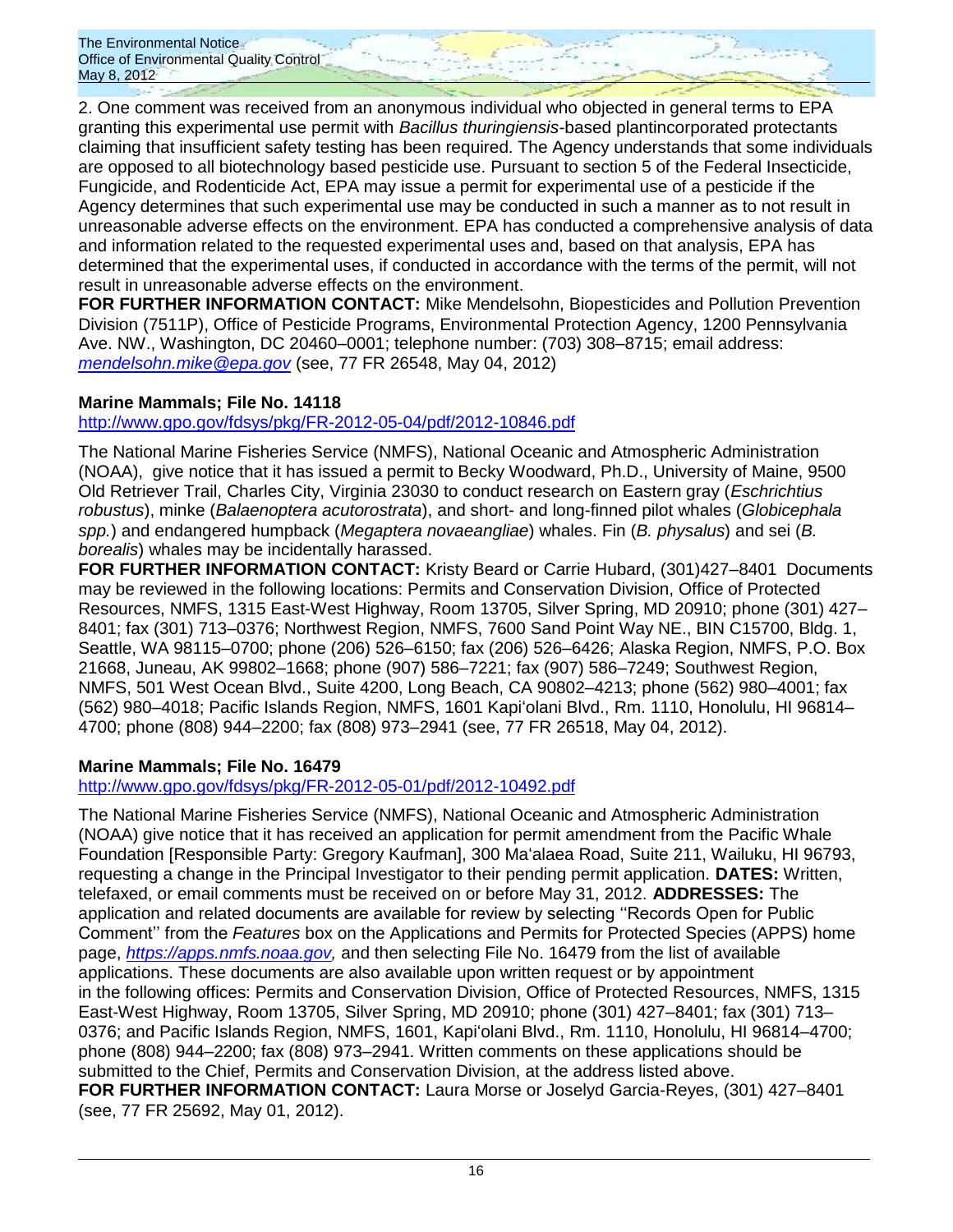# **Revisions to the Hawaiʻi State Implementation Plan** <http://www.gpo.gov/fdsys/pkg/FR-2012-04-27/pdf/2012-10102.pdf>

The United States Environmental Protection Agency (EPA) is taking direct final action to approve revisions to the Hawaiʻi State Implementation Plan (SIP). These revisions concern volatile organic compound (VOC), oxides of nitrogen (NOX), and particulate matter (PM) emissions from motor vehicles, water separation, pumps, compressors, waste gas, and open burning, as well as several administrative requirements. We are approving local rules that regulate these emission sources under the Clean Air Act as amended in 1990 (CAA or the Act). **DATES:** This rule is effective on June 26, 2012 without further notice, unless EPA receives adverse comments by May 29, 2012. If we receive such comments, we will publish a timely withdrawal in the **Federal Register** to notify the public that this direct final rule will not take effect. **ADDRESSES:** Submit comments, identified by docket number EPA–R09– OAR–2012–0082, by one of the following methods: 1. *Federal eRulemaking Portal: [www.regulations.gov.](http://www.regulations.gov/)* Follow the on-line instructions. 2. *Email: [steckel.andrew@epa.gov.](mailto:steckel.andrew@epa.gov)* 3. *Mail or deliver:* Andrew Steckel (Air-4), U.S. Environmental Protection Agency Region IX, 75 Hawthorne Street, San Francisco, CA 94105–3901. *Instructions:* All comments will be included in the public docket without change and may be made available online at *[www.regulations.gov,](http://www.regulations.gov/)* including any personal information provided, unless the comment includes Confidential Business Information (CBI) or other information whose disclosure is restricted by statute. Information that you consider CBI or otherwise protected should be clearly identified as such and should not be submitted through *[www.regulations.gov](http://www.regulations.gov/)* or email. *[www.regulations.gov](http://www.regulations.gov/)* is an ''anonymous access'' system, and EPA will not know your identity or contact information unless you provide it in the body of your comment.

**FOR FURTHER INFORMATION CONTACT:** Nicole Law, EPA Region IX, (415) 947–4126, *[law.nicole@epa.gov](mailto:law.nicole@epa.gov)* (see, 77 FR 25084, April 27, 2012).

# **Revisions to the Hawaiʻi State Implementation Plan**

<http://www.gpo.gov/fdsys/pkg/FR-2012-04-27/pdf/2012-10103.pdf>

The United States Environmental Protection Agency (EPA) is proposing to approve revisions to the Hawaiʻi State Implementation Plan (SIP). These revisions concern volatile organic compound (VOC), oxides of nitrogen (NOX), and particulate matter (PM) emissions from motor vehicles, water separation, pumps, compressors, waste gas, and open burning, as well as several administrative requirements. We are proposing to approve several local rules to regulate these emission sources under the Clean Air Act as amended in 1990 (CAA or the Act). **DATES:** Any comments on this proposal must arrive by May 29, 2012. **ADDRESSES:** Submit comments, identified by docket number EPA–R09–OAR–2012–0082, by one of the following methods:

1. *Federal eRulemaking Portal: [www.regulations.gov.](http://www.regulations.gov/)* Follow the on-line instructions.

2. *Email: [steckel.andrew@epa.gov.](mailto:steckel.andrew@epa.gov)*

3. *Mail or deliver:* Andrew Steckel (Air-4), U.S. Environmental Protection Agency Region IX, 75 Hawthorne Street, San Francisco, CA 94105–3901. *Instructions:* All comments will be included in the public docket without change and may be made available online at *[www.regulations.gov,](http://www.regulations.gov/)* including any personal information provided, unless the comment includes Confidential Business Information (CBI) or other information whose disclosure is restricted by statute. Information that you consider CBI or otherwise protected should be clearly identified as such and should not be submitted through *[www.regulations.gov](http://www.regulations.gov/)* or email. *[www.regulations.gov](http://www.regulations.gov/)* is an ''anonymous access'' system, and EPA will not know your identity or contact information unless you provide it in the body of your comment. If you send email directly to EPA, your email address will be automatically captured and included as part of the public comment. **FOR FURTHER INFORMATION CONTACT:** Nicole Law, EPA Region IX, (415) 947– 4126, *[law.nicole@epa.gov](mailto:law.nicole@epa.gov)* (see, 77 FR 25112, April 27, 2012).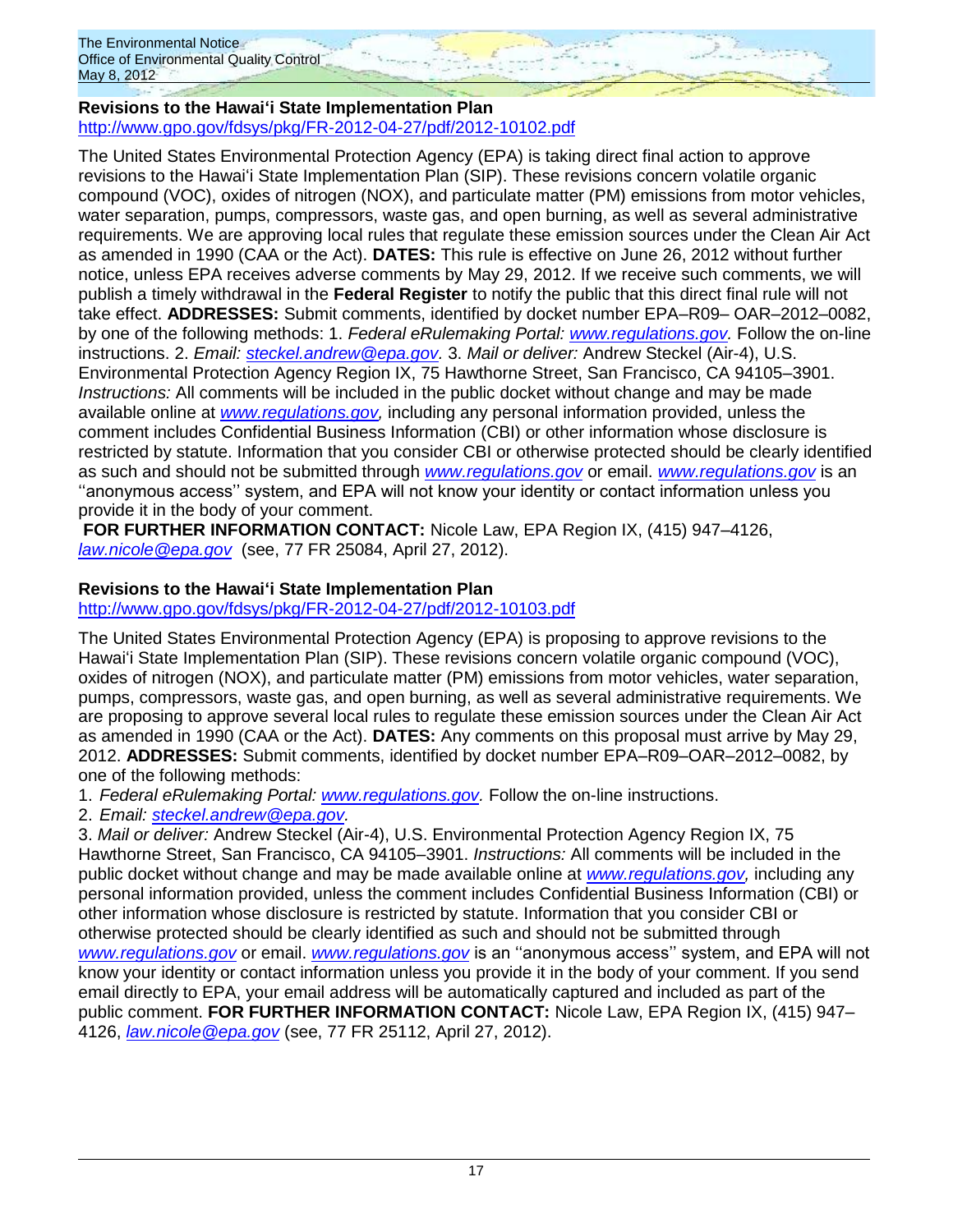# **Marine Mammals; File No. 978–1857**

<http://www.gpo.gov/fdsys/pkg/FR-2012-04-27/pdf/2012-10227.pdf>

The National Marine Fisheries Service (NMFS), National Oceanic and Atmospheric Administration (NOAA) give notice that Paul E. Nachtigall, Ph.D., Marine Mammal Research Program, Hawaii Institute of Marine Biology, P.O. Box 1106, Kailua, Hawaiʻi 96734 has been issued a minor amendment to Scientific Research Permit No. 978–1857. **ADDRESSES:** These documents are also available upon written request or by appointment at Pacific Islands Region, NMFS, 1601 Kapiʻolani Blvd., Room 1110, Honolulu, HI 96814–4700; phone (808) 944–2200; fax (808) 973–2941. **FOR FURTHER INFORMATION CONTACT:** Jennifer Skidmore or Amy Sloan, (301) 427–8401 (see, 77 FR 25145 April 27, 2012).

#### **Western Pacific Fishery Management Council; Public Meetings** <http://www.gpo.gov/fdsys/pkg/FR-2012-04-25/pdf/2012-9950.pdf>

The National Marine Fisheries Service (NMFS), National Oceanic and Atmospheric Administration (NOAA) advises the public that the Western Pacific Fishery Management Council (Council) will convene a meeting of the Hawaiʻi Regional Ecosystem Advisory Committee (REAC) in Honolulu, HI. **DATES:** The Hawaiʻi REAC meeting will be held Friday, May 11, 2012, at the Council Office, 1164 Bishop St., Suite 1400, Honolulu, HI 96814. **FOR FURTHER INFORMATION CONTACT:** Kitty M. Simonds, Executive Director; telephone: (808) 522–8220 (see, 77 FR 24686, April 25, 2012)

### **Security Zone; Passenger Vessel SAFARI EXPLORER Arrival/Departure, Kaunakakai Harbor, Molokaʻi, HI**

# <http://www.gpo.gov/fdsys/pkg/FR-2012-04-24/pdf/2012-9718.pdf>

The Coast Guard is reopening the comment period for the temporary interim rule that established a temporary security zone for Kaunakakai Harbor, including the entrance channel and offshore area adjacent to the channel's entrance during the arrival and departure of the Passenger Vessel Safari Explorer in Kaunakakai Harbor, Molokaʻi, Hawaiʻi. The effective period for this temporary security zone began on January 19, 2012 and ends on May 15, 2012. The Coast Guard held informal public meetings regarding the interim rule. Following the public meetings, the Coast Guard prepared a written synopsis of the public comments received at the public meetings. This synopsis may be viewed at *[http://www.regulations.gov](http://www.regulations.gov/)* under docket number USCG–2011–1159. During this additional comment period, the Coast Guard invites comments on how the temporary interim rule can be improved. **DATES:**  The Coast Guard will consider all comments that we receive on or before May 7, 2012. **ADDRESSES:**  You may submit written comments identified by docket number USCG–2011–1159 using any one of the following methods: (1) *Federal eRulemaking Portal: [http://www.regulations.gov.](http://www.regulations.gov/)* (2) *Fax:* 202–493–2251. (3) *Mail:* Docket Management Facility (M–30), U.S. Department of Transportation, West Building Ground Floor, Room W12–140, 1200 New Jersey Avenue SE., Washington, DC 20590–0001. (4) *Hand delivery:*  Same as mail address above, between 9 a.m. and 5 p.m., Monday through Friday, except Federal holidays. The telephone number is 202–366–9329. To avoid duplication, please use only one of these four methods. Our online docket for this rulemaking is available on the Internet at *[http://www.regulations.gov](http://www.regulations.gov/)* under docket number USCG–2011–1159.

**FOR FURTHER INFORMATION CONTACT:** If you have questions concerning the meeting or the proposed rule, please call or email Lieutenant Commander Scott Whaley, U.S. Coast Guard; telephone 808–522–8264, email *[Scott.O.Whaley@uscg.mil.](mailto:Scott.O.Whaley@uscg.mil)* If you have questions on viewing or submitting material to the docket, call Renee V. Wright, Program Manager, Docket Operations, telephone 202–366–9826 (see, 77 FR 24381, April 24, 2012).

# **Revisions to the Hawaiʻi State Implementation Plan**

<http://www.gpo.gov/fdsys/pkg/FR-2012-04-23/pdf/2012-9704.pdf>

The United States Environmental Protection Agency (EPA) is proposing to approve revisions to the Hawaiʻi State Implementation Plan (SIP). These revisions would update and replace the minor new source review rules that EPA approved into the Hawaiʻi SIP in 1983. **DATES:** Any comments on this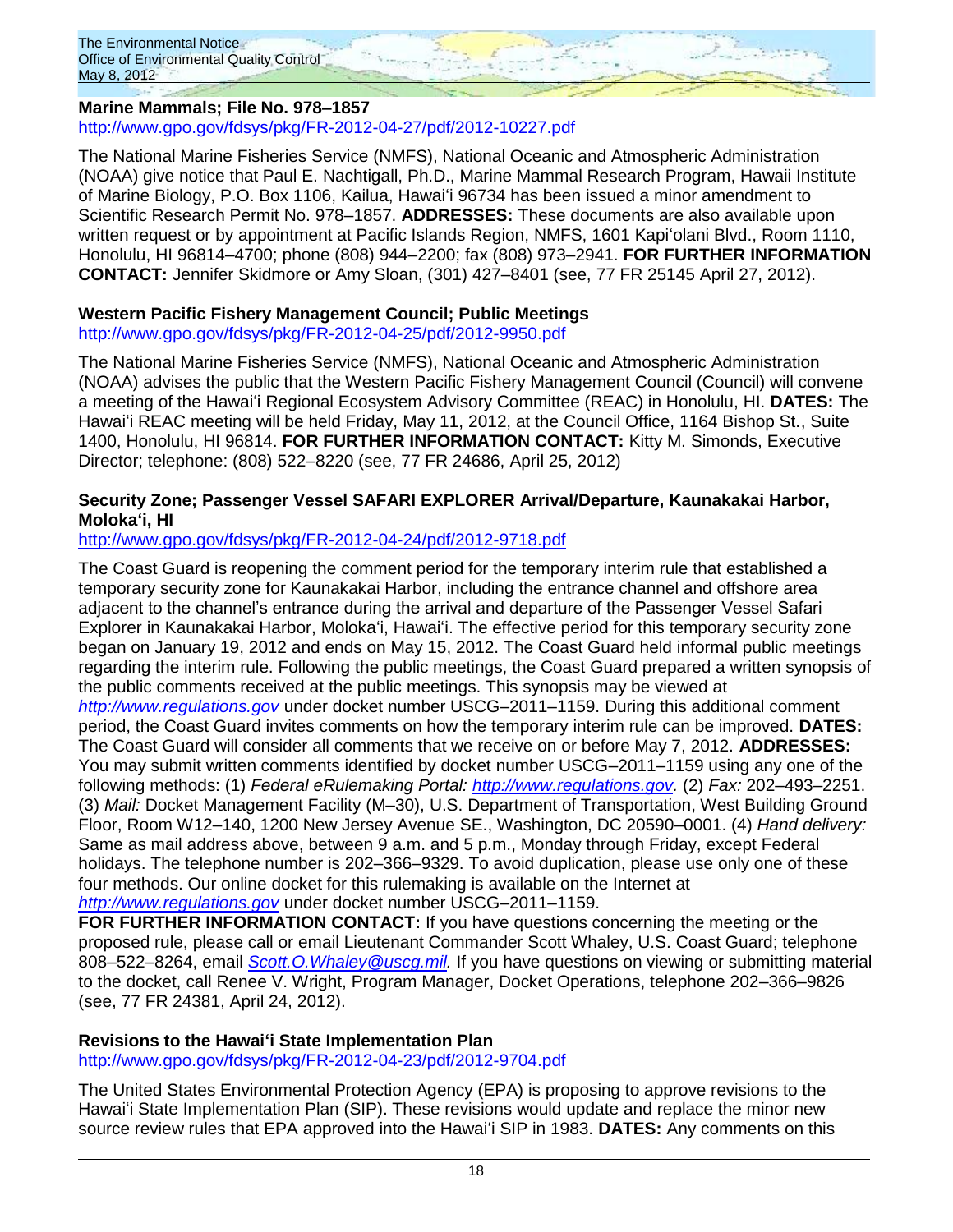proposal must arrive by *May 23, 2012*. **ADDRESSES:** Submit comments, identified by docket number EPA–R09–OAR–2012–0213, by one of the following methods:

1. *Federal eRulemaking Portal: [www.regulations.gov.](http://www.regulations.gov/)* Follow the on-line instructions.

2. *Email: [rios.gerardo@epa.gov.](mailto:rios.gerardo@epa.gov)*

3. *Mail or deliver:* Gerardo Rios (Air-3), U.S. Environmental Protection Agency Region IX, 75 Hawthorne Street, San Francisco, CA 94105–3901. *Instructions:* All comments will be included in the public docket without change and may be made available online at *[www.regulations.gov,](http://www.regulations.gov/)* including any personal information provided, unless the comment includes Confidential Business Information (CBI) or other information whose disclosure is restricted by statute. Information that you consider CBI or otherwise protected should be clearly identified as such and should not be submitted through *[www.regulations.gov](http://www.regulations.gov/)* or email. *[www.regulations.gov](http://www.regulations.gov/)* is an ''anonymous access'' system, and EPA will not know your identity or contact information unless you provide it in the body of your comment. If you send email directly to EPA, your email address will be automatically captured and included as part of the public comment. **FOR FURTHER INFORMATION CONTACT:** Geoffrey Glass, EPA Region IX, (415) 972–3534, *[glass.geoffrey@epa.gov](mailto:glass.geoffrey@epa.gov)* (see, 77 FR 24161, April 23, 2012).

### **Revision to the Hawaii State Implementation Plan, Minor New Source Review Program** <http://www.gpo.gov/fdsys/pkg/FR-2012-04-23/pdf/2012-9705.pdf>

The United States Environmental Protection Agency (EPA) is taking direct final action to approve revisions to the Hawaiʻi State Implementation Plan (SIP). These revisions would update and replace the minor new source review rules that EPA approved into the Hawaiʻi SIP in 1983. **DATES:** This rule is effective on June 22, 2012 without further notice, unless EPA receives adverse comments by May 23, 2012. If we receive such comments, we will publish a timely withdrawal in the **Federal Register** to notify the public that this direct final rule will not take effect. **ADDRESSES:** Submit comments, identified by docket number EPA–R09–OAR–2012–0213, by one of the following methods: 1. *Federal eRulemaking Portal: [www.regulations.gov.](http://www.regulations.gov/)* Follow the on-line instructions. 2. *Email: [r9airpermits@epa.gov.](mailto:r9airpermits@epa.gov)* 3. *Mail or deliver:* Gerardo Rios (Air–3), U.S. Environmental Protection Agency Region IX, 75 Hawthorne Street, San Francisco, CA 94105–3901. *Instructions:* All comments will be included in the public docket without change and may be made available online at *[www.regulations.gov,](http://www.regulations.gov/)* including any personal information provided, unless the comment includes Confidential Business Information (CBI) or other information whose disclosure is restricted by statute. Information that you consider CBI or otherwise protected should be clearly identified as such and should not be submitted through *[www.regulations.gov](http://www.regulations.gov/)* or email. *[www.regulations.gov](http://www.regulations.gov/)* is an ''anonymous access'' system, and EPA will not know your identity or contact information unless you provide it in the body of your comment. If you send email directly to EPA, your email address will be automatically captured and included as part of the public comment. **FOR FURTHER INFORMATION CONTACT:** Geoffrey Glass, EPA Region IX, (415) 972–3534, *[glass.geoffrey@epa.gov](mailto:glass.geoffrey@epa.gov)* (see, 77 FR 24148, April 23, 2012).

# **Western Pacific Fishery Management Council; Public Meeting**

<http://www.gpo.gov/fdsys/pkg/FR-2012-04-20/pdf/2012-9539.pdf>

The National Marine Fisheries Service (NMFS), National Oceanic and Atmospheric Administration (NOAA), gives notice that the Western Pacific Fishery Management Council (Council) will hold the Eighth Meeting of its Sea Turtle Advisory Committee (STAC) in Honolulu, HI on Wednesday, May 23, 2012, from 8:30 a.m. to 5:30 p.m. and Thursday, May 24, 2012, from 8:30 a.m. to 12:30 p.m., at the Council Office Conference Room, 1164 Bishop Street, Suite 1400, Honolulu, HI; telephone: (808) 522– 8220. **FOR FURTHER INFORMATION CONTACT:** Kitty M. Simonds, Executive Director; telephone: (808) 522–8220 (see, 77 FR 23661, April 20, 2012).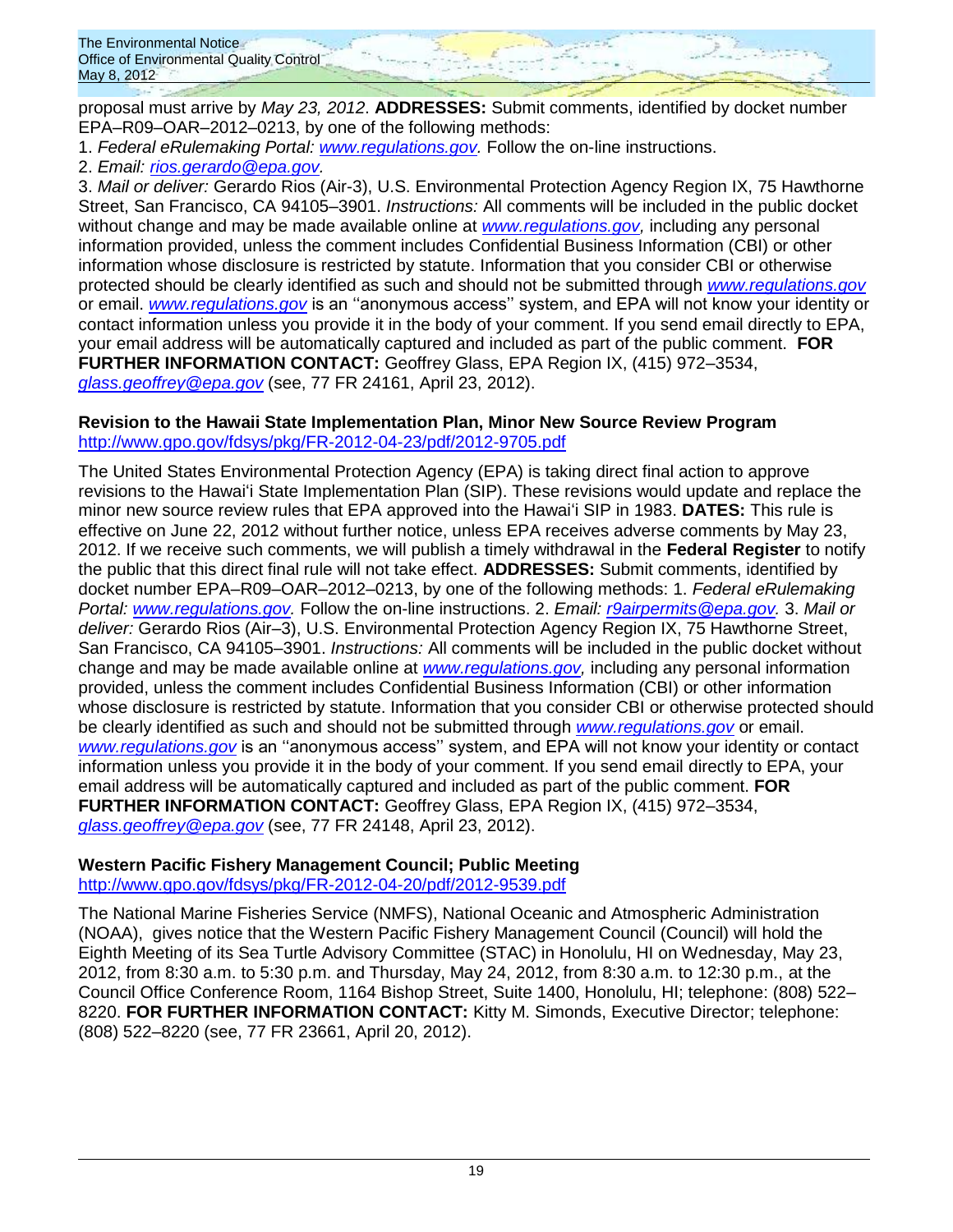**Approval and Promulgation of State Implementation Plans; Hawaiʻi; Infrastructure Requirements for the 1997 8-Hour Ozone and the 1997 and 2006 Fine Particulate Matter National Ambient Air Quality Standards** <http://www.gpo.gov/fdsys/pkg/FR-2012-04-12/pdf/2012-8848.pdf>

The United States Environmental Protection Agency (EPA) proposes to partially approve and partially disapprove a State Implementation Plan (SIP) revision submitted by the State of Hawaiʻi pursuant to the requirements of Section 110(a)(1) and (2) of the Clean Air Act (CAA) for the 1997 8-hour ozone national ambient air quality standards (NAAQS) and the 1997 and 2006 NAAQS for fine particulate matter (PM2.5). Section 110(a) of the CAA requires that each State adopt and submit a SIP for the implementation, maintenance, and enforcement of each NAAQS promulgated by the EPA. On December 14, 2011, the Hawaiʻi Department of Health (HDOH) submitted a revision to Hawaiʻi's SIP, which describes the State's provisions for implementing, maintaining, and enforcing standards listed above. The EPA is taking comments on this proposal and plans to follow with a final action. **DATES:** Written comments must be received on or before May 14, 2012. **ADDRESSES:** Submit your comments, identified by Docket ID Number EPA–R09–OAR–2012–0228, by one of the following methods: 1. *[http://www.regulations.gov:](http://www.regulations.gov/)* Follow the on-line instructions for submitting comments. 2. *Email: [richmond.dawn@epa.gov](mailto:richmond.dawn@epa.gov)*. 3. *Fax:* 415–947–3579. 4. *Mail or deliver:* Dawn Richmond, Air Planning Office (AIR–2), U.S. Environmental Protection Agency, Region IX, 75 Hawthorne Street, San Francisco, CA 94105–3901. Deliveries are only accepted during the Regional Office's normal hours of operation. *Instructions:* All comments will be included in the public docket without change and may be made available online at *[http://www.regulations.gov,](http://www.regulations.gov/)* including any personal information provided, unless the comment includes Confidential Business Information (CBI) or other information whose disclosure is restricted by statute. Information that you consider CBI or otherwise protected should be clearly identified as such and should not be submitted through *[http://www.regulations.gov](http://www.regulations.gov/)* or email. *[http://www.regulations.gov](http://www.regulations.gov/)* is an anonymous access system, and EPA will not know your identity or contact information unless you provide it in the body of your comment. If you send email directly to EPA, your email address will be automatically captured and included as part of the public comment (see, 77 FR 21913, April 12, 2012).